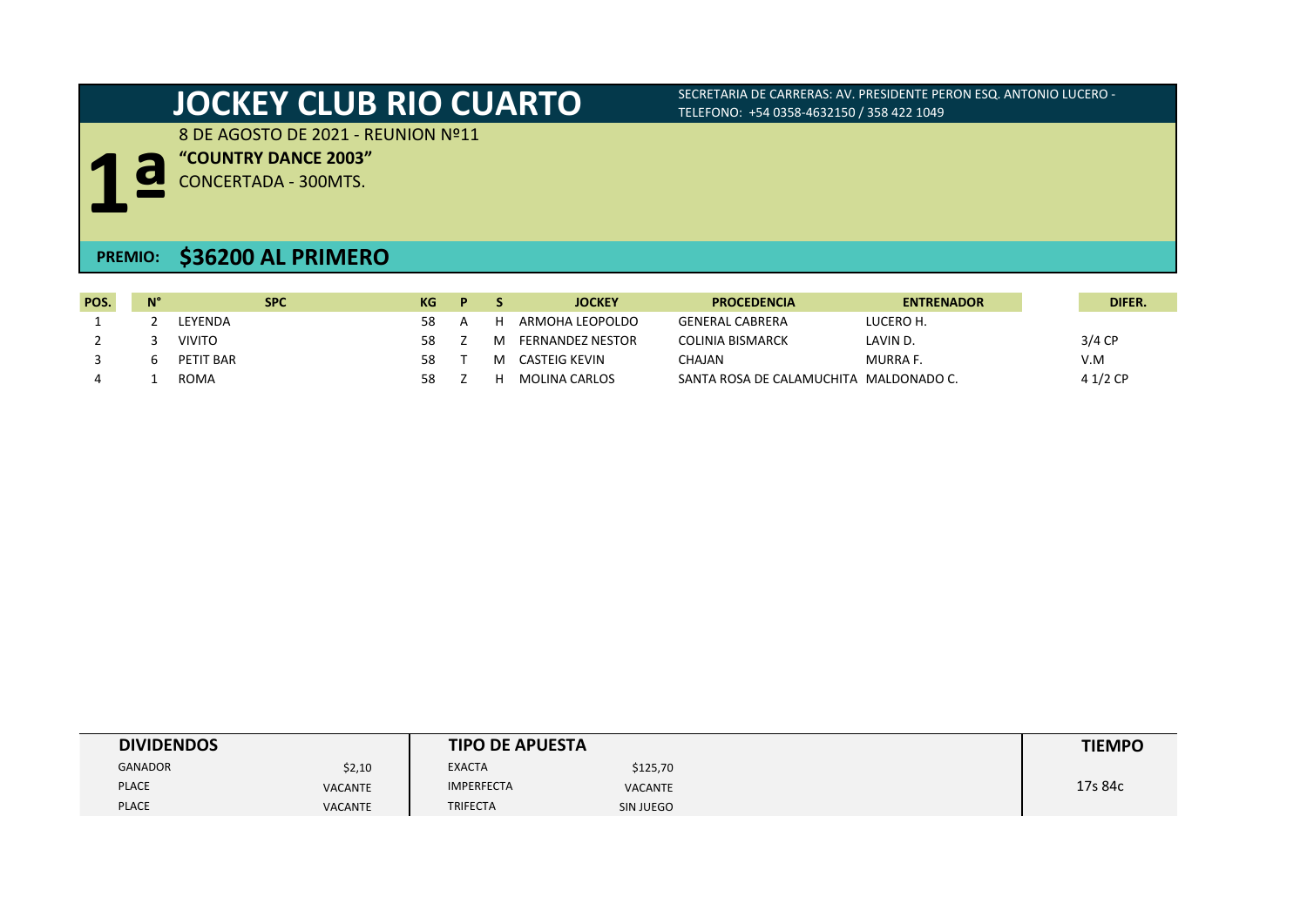8 DE AGOSTO DE 2021 - REUNION Nº11

**"GORGONZOLA 2004"**

**2ª** CONCERTADA - 300MTS.

## **PREMIO: \$77800 AL PRIMERO / \$7500 AL SEGUNDO**

| POS. | $N^{\circ}$ | <b>SPC</b>          | KG | P | S | <b>JOCKEY</b>                            | <b>PROCEDENCIA</b><br><b>ENTRENADOR</b>    |            | DIFER. |
|------|-------------|---------------------|----|---|---|------------------------------------------|--------------------------------------------|------------|--------|
|      | 10          | <b>GRINGO RUBIO</b> | 58 | A | м | DALMASSO CRISTIAN                        | VICUÑA MACKENNA<br>COLOMBO D.              |            |        |
|      | 8           | <b>NATI CANDY</b>   | 58 |   | н | RIO CUARTO<br><b>FERNANDEZ NESTOR</b>    | ACOSTA S.                                  | 1 CP       |        |
| 3    | 13          | ALELUYA             | 58 | A | м | MARTINEZ EMILIANO                        | SANTA ROSA DE CALAMUCHITA MARTINEZ E.      | 1 CP       |        |
| 4    | 15          | <b>PAYE</b>         | 58 |   | м | RIO CUARTO<br>GOMEZ JORGE                | ACOSTA J.                                  | $3/4$ CP   |        |
| 5.   | 4           | CHICO FLOW          | 58 | A | м | <b>GARAY ALEXANDER</b>                   | SANTA ROSA DE CALAMUCHITA YEDRO D.         | 1 CP       |        |
| 6    | q           | <b>TRASNOCHADO</b>  | 58 |   | м | <b>IDIAZABAL</b><br><b>BERHO AGUSTIN</b> | VARA I.                                    | $1/2$ CZA  |        |
|      |             | STAR OF WAR         | 58 |   | н | AVALOS CRISTIAN                          | <b>CORONEL MOLDES</b><br><b>VEGAMAR L.</b> | 1 CP       |        |
| 8    | 14          | <b>CADETE</b>       | 58 | A | м | ALCIRA GIGENA<br>CABALLERO NICOLAS       | <b>TARDITTI E.</b>                         | $1/2$ CP   |        |
| 9    |             | POCA FE             | 58 |   | м | <b>MOLINA CARLOS</b><br>LA INVERNADA     | <b>BECHIS F.</b>                           | $21/2$ CP  |        |
| 10   |             | <b>CHAVELITA</b>    | 58 | A | н | ALCIRA GIGENA<br><b>GOMEZ ARIEL</b>      | ROJO M.                                    | <b>PZO</b> |        |

| <b>DIVIDENDOS</b> |         | <b>TIPO DE APUESTA</b> |                |       |                | <b>TIEMPO</b> |
|-------------------|---------|------------------------|----------------|-------|----------------|---------------|
| <b>GANADOR</b>    | \$12,40 | <b>EXACTA</b>          | <b>VACANTE</b> | DOBLE | <b>VACANTE</b> |               |
| <b>PLACE</b>      | \$6,30  | <b>IMPERFECTA</b>      | \$619,90       |       |                | 17s 80c       |
| <b>PLACE</b>      | \$1,40  | <b>TRIFECTA</b>        | <b>VACANTE</b> |       |                |               |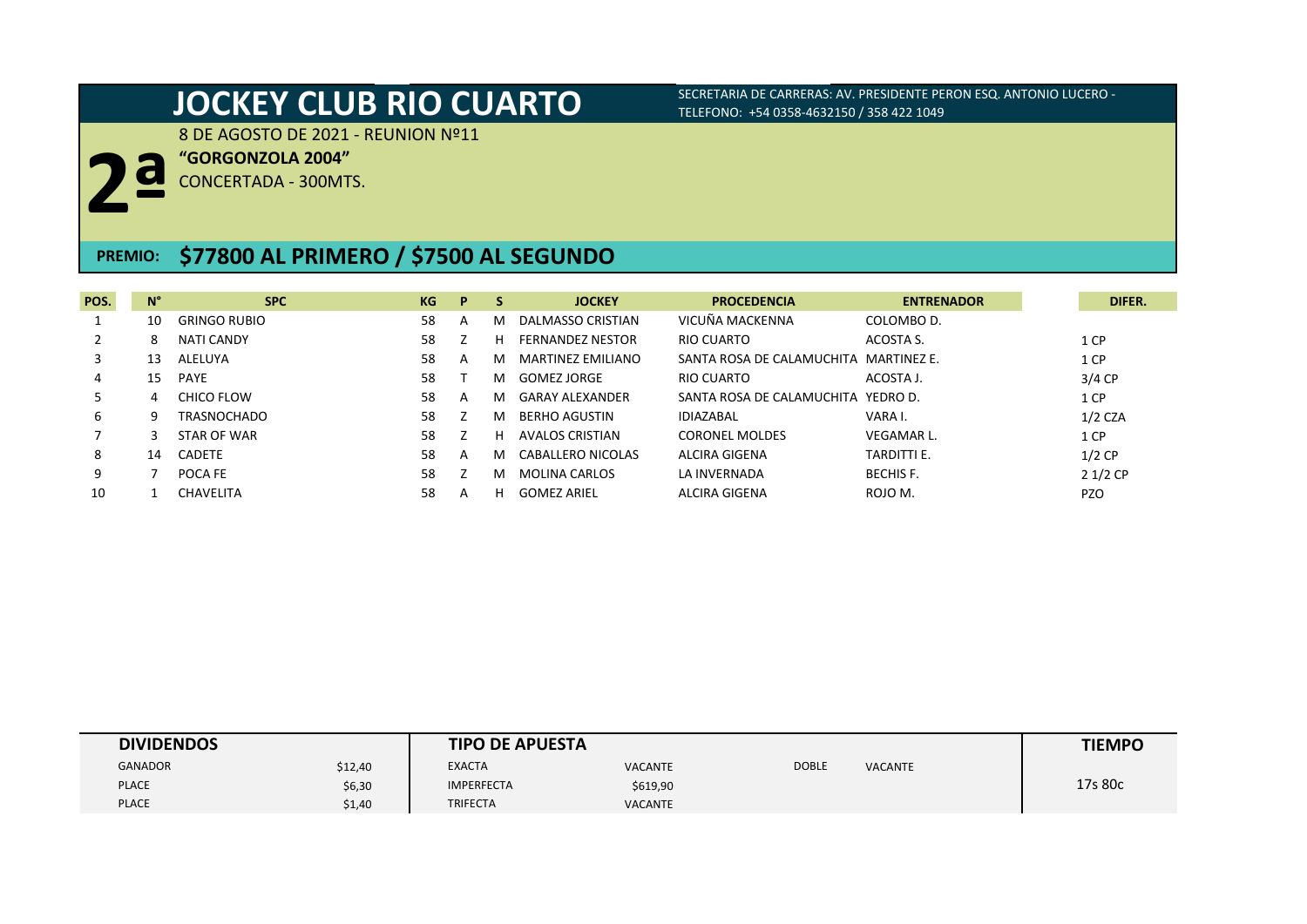8 DE AGOSTO DE 2021 - REUNION Nº11

**"MANICOMICO 2005"**

**3ª** CONCERTADA - 800MTS.

## **PREMIO: \$49200 AL PRIMERO / \$5400 AL SEGUNDO**

| POS. | N° | <b>SPC</b>          | KG | D              | <b>JOCKEY</b>     | <b>PROCEDENCIA</b>    | <b>ENTRENADOR</b> | DIFER.           |
|------|----|---------------------|----|----------------|-------------------|-----------------------|-------------------|------------------|
|      |    | PAMPA DEMOLEDORA    | 58 |                | ARMOHA LEOPOLDO   | RIO CUARTO            | ARMOHA M.         |                  |
|      |    | <b>MASTER LINDA</b> | 58 |                | QUINTEROS FACUNDO | RIO CUARTO            | QUINTEROS R.      | 4 CP             |
|      |    | <b>SNACK CIRCLE</b> | 58 | $\overline{A}$ | CASTEIG KEVIN     | RIO CUARTO            | CAREZZANA S.      | <b>HCO</b>       |
| 4    |    | CHE PAYASA          | 58 |                | PADILLA DANIEL    | RIO CUARTO            | LOPEZ D.          | <b>HCO</b>       |
|      |    | GABINA GAG          | 58 |                | OLMO ERIC         | RIO CUARTO            | UBIEDO D.         | <b>VS CP (7)</b> |
|      |    | SO CHUICKS          | 58 |                | CANO JOAQUIN      | <b>VILLA MERCEDES</b> | CANTERO E.        | <b>VS CP (6)</b> |

| <b>DIVIDENDOS</b> |                | <b>TIPO DE APUESTA</b> |          |              |                | <b>TIEMPO</b> |
|-------------------|----------------|------------------------|----------|--------------|----------------|---------------|
| <b>GANADOR</b>    | \$2,00         | <b>EXACTA</b>          | \$163,00 | <b>DOBLE</b> | <b>VACANTE</b> |               |
| <b>PLACE</b>      | <b>VACANTE</b> | <b>IMPERFECTA</b>      | \$80,60  |              |                | 47s 27c       |
| <b>PLACE</b>      | \$43,50        | <b>TRIFECTA</b>        | \$294,90 |              |                |               |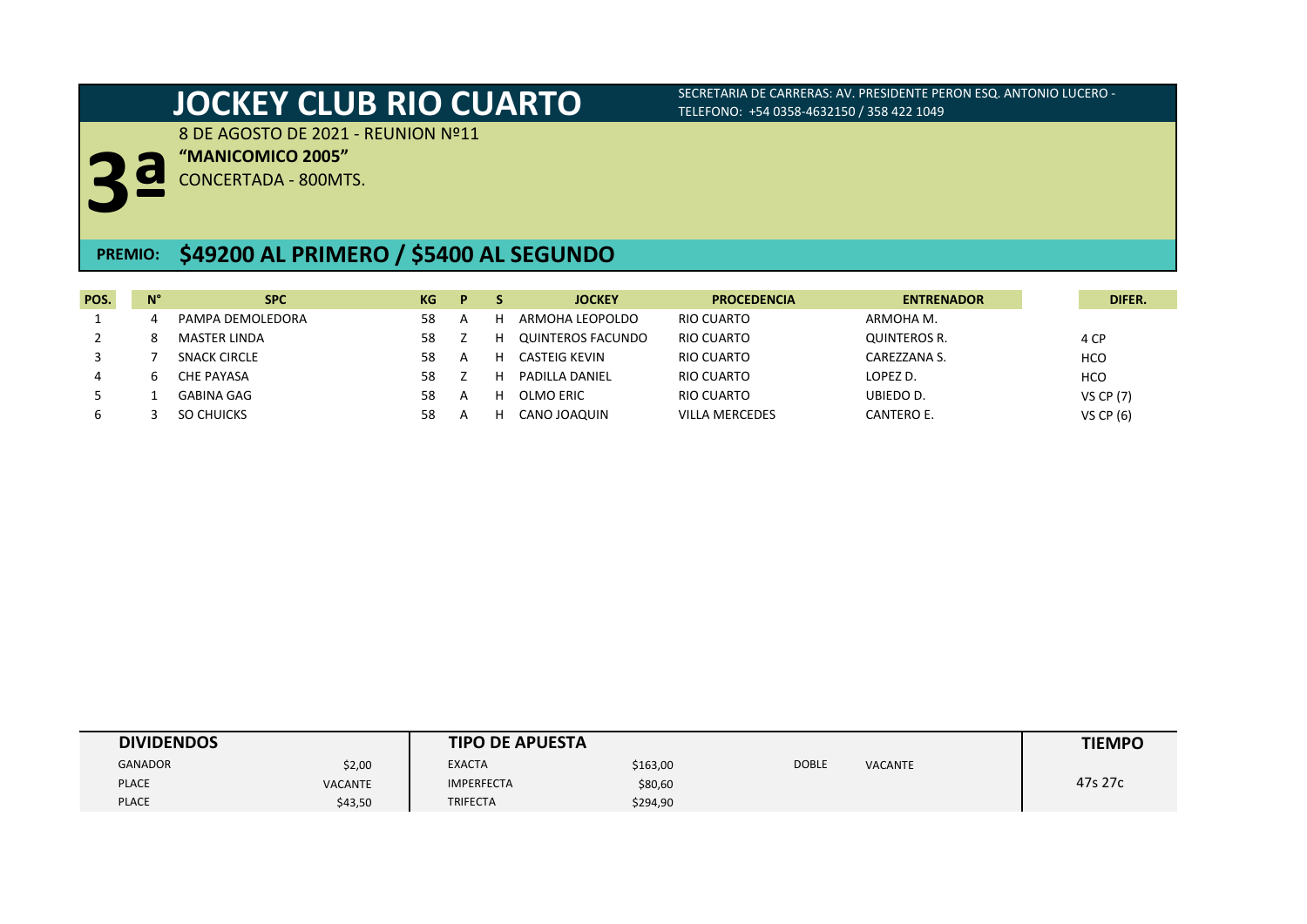8 DE AGOSTO DE 2021 - REUNION Nº11

**4ª "TWIX 2006"**

CONCERTADA - 300MTS.

## **PREMIO: \$65300 AL PRIMERO / \$8250 AL SEGUNDO**

| POS. | $N^{\circ}$ | <b>SPC</b>      | KG | P | -S | <b>JOCKEY</b>                         | <b>PROCEDENCIA</b>                     | <b>ENTRENADOR</b>   | DIFER.     |
|------|-------------|-----------------|----|---|----|---------------------------------------|----------------------------------------|---------------------|------------|
|      | 13          | CHICA BELLOTA   | 58 |   | н  | ARMOHA LEOPOLDO                       | <b>COLONIA BISMARCK</b>                | CHIALVO J.          |            |
|      | 8           | APASIONADO      | 58 |   | м  | CASTEIG KEVIN                         | SANTA ROSA DE CONLARA                  | MOLINA J.           | $1/2$ CP   |
| 3    | 4           | FANTASTICA      | 58 | A | н  | LEDDA JOAQUIN                         | SANTA ROSA DE CALAMUCHITA MALDONADO C. |                     | <b>PZO</b> |
| 4    | 15          | CORAZON DE ORO  | 58 |   | м  | PEREZ PABLO                           | <b>WASHINGTON</b>                      | AVILA Y.            | <b>CZA</b> |
| 5    | 10          | <b>FINIS</b>    | 58 |   | м  | GOMEZ JORGE                           | <b>LAS SANJITAS</b>                    | <b>GUTIERREZ O.</b> | $11/2$ CP  |
| 6    |             | AMBICIOSO       | 58 |   | м  | CABRAL MIGUEL                         | SANTA ROSA DE CALAMUCHITA CABRAL M.    |                     | $1/2$ CP   |
|      |             | TIO CHOLITO     | 58 |   | м  | CANO JOAQUIN                          | <b>JUSTO DARACT</b>                    | ROSSO M.            | $1/2$ CP   |
| 8    |             | LA RUFIAN       | 58 |   | н  | <b>MARTINEZ EMILIANO</b>              | SANTA ROSA DE CALAMUCHITA MARTINEZ E.  |                     | <b>CZA</b> |
| 9    | 12          | <b>LOMITO</b>   | 58 | A | м  | <b>BAEZ PABLO</b><br><b>IDIAZABAL</b> |                                        | MARTINI M.          |            |
| 10   | h.          | LA GRINGA       | 58 | A | н  | <b>GOMEZ ARIEL</b>                    | <b>BERROTARAN</b>                      | REIMUNDO M.         |            |
|      |             | <b>TORCUATO</b> | 58 |   | м  | <b>MARTINEZ MARIANO</b>               | <b>SAN AGUSTIN</b>                     | FALCON J.           | 5 CP       |

| <b>DIVIDENDOS</b> |         | <b>TIPO DE APUESTA</b> |                |              |         | <b>TIEMPO</b> |
|-------------------|---------|------------------------|----------------|--------------|---------|---------------|
| <b>GANADOR</b>    | \$3,40  | <b>EXACTA</b>          | \$296,40       | <b>DOBLE</b> | \$24,80 |               |
| <b>PLACE</b>      | \$9,80  | <b>IMPERFECTA</b>      | \$241,40       |              |         | 17s 87c       |
| <b>PLACE</b>      | \$40,20 | <b>TRIFECTA</b>        | <b>VACANTE</b> |              |         |               |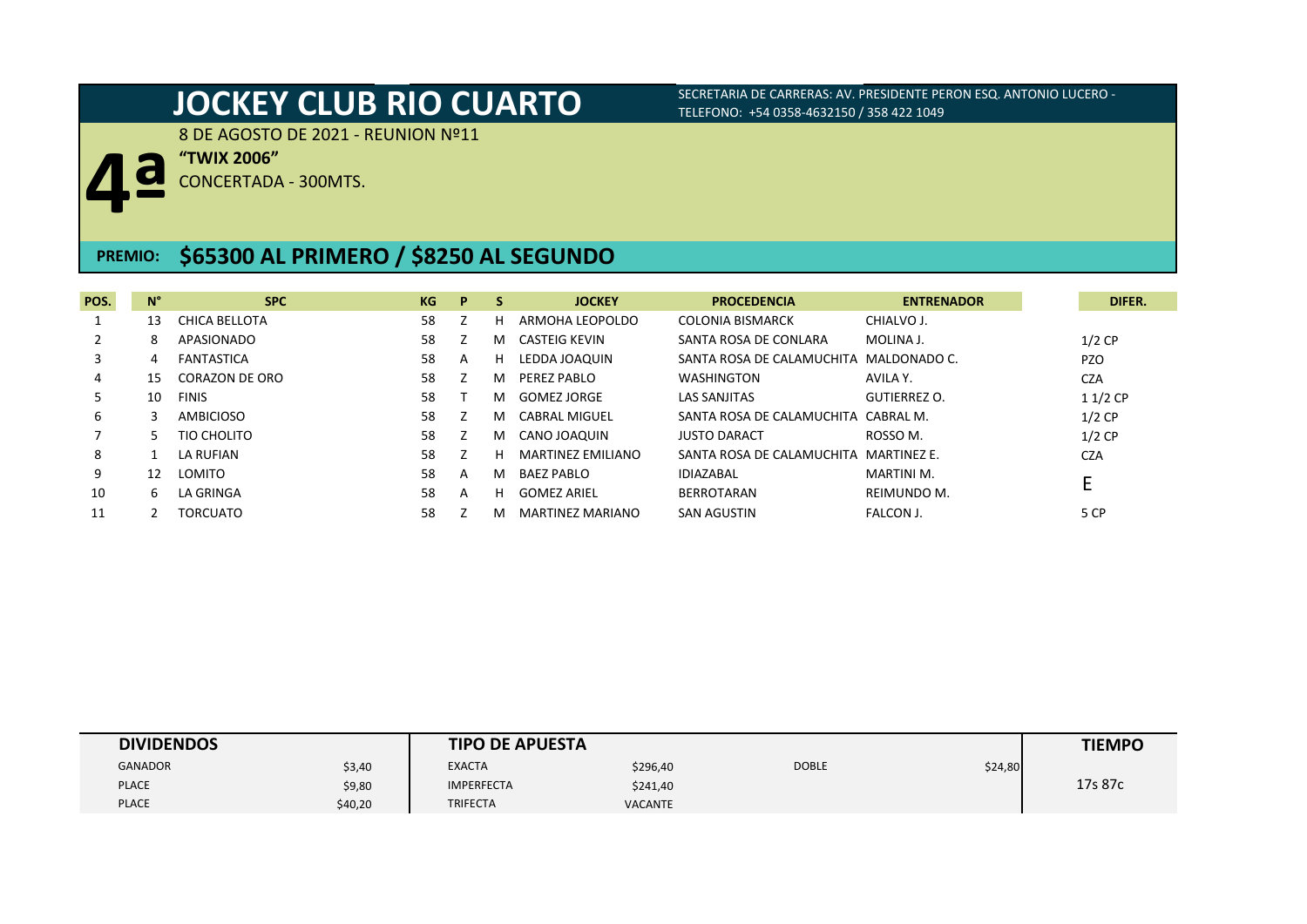8 DE AGOSTO DE 2021 - REUNION Nº11

**"RIOMAR 2007"**

**5ª** NO OFICIAL - 1300MTS.

## **PREMIO: \$109100 AL PRIMERO / \$22500 AL SEGUNDO / \$6750 AL TERCERO**

| POS. | $N^{\circ}$ | <b>SPC</b>           | KG | P. | <b>S</b> | <b>JOCKEY</b>            | <b>ENTRENADOR</b>    | DIFER.      |
|------|-------------|----------------------|----|----|----------|--------------------------|----------------------|-------------|
|      | 12          | SULEYMAN             | 57 |    | м        | CANO JOAQUIN             | LEYRIA V.            |             |
|      | 11          | ROCK YOU             | 57 |    | м        | QUINTEROS GUSTAVO        | GUARINO C.           | 4 CP        |
| 3    | 8           | SANJUANERO           | 57 | A  | м        | CASTEIG KEVIN            | CONGESTRE J.         | 1 CP        |
| 4    | 4           | ROSITA VELOZ         | 54 |    | н        | ARMOHA LEOPOLDO(-4)      | <b>RECABARREN R.</b> | 2 CP        |
| 5    | b           | <b>FORMENTI</b>      | 55 |    | м        | <b>PADILLA DANIEL</b>    | PICOTTO G.           | VS CP $(6)$ |
| 6    | 10          | SILVER STAMP         | 57 |    | M        | ROMAGNOLI AGUSTIN(-4)    | <b>BERHOD.</b>       | 2 CP        |
|      |             | EN LA VIA            | 57 |    | м        | <b>BERHO AGUSTIN(-4)</b> | LOVAY A.             | 5 CP        |
| 8    |             | CARLOS MOLTRA        | 57 | A  | м        | ALVES JOSE               | OLMOS J.             | $21/2$ CP   |
| 9    |             | <b>BARTENDER BOY</b> | 57 |    | м        | <b>GOMEZ JORGE</b>       | MOLINA J.            | $11/2$ CP   |
| 10   |             | <b>BJORLING</b>      | 57 |    | M        | <b>MONTE MATIAS(-4)</b>  | <b>GLADES M.L</b>    | 3 CP        |

| <b>DIVIDENDOS</b> |        | <b>TIPO DE APUESTA</b> |                |              |                | <b>TIEMPO</b> |
|-------------------|--------|------------------------|----------------|--------------|----------------|---------------|
| GANADOR           | \$3,30 | <b>EXACTA</b>          | \$193,60       | <b>DOBLE</b> | <b>VACANTE</b> |               |
| <b>PLACE</b>      | \$1,30 | <b>IMPERFECTA</b>      | \$72,40        |              |                | 1m 19s 39c    |
| <b>PLACE</b>      | \$1,40 | <b>CUATRIFECTA</b>     | <b>VACANTE</b> |              |                |               |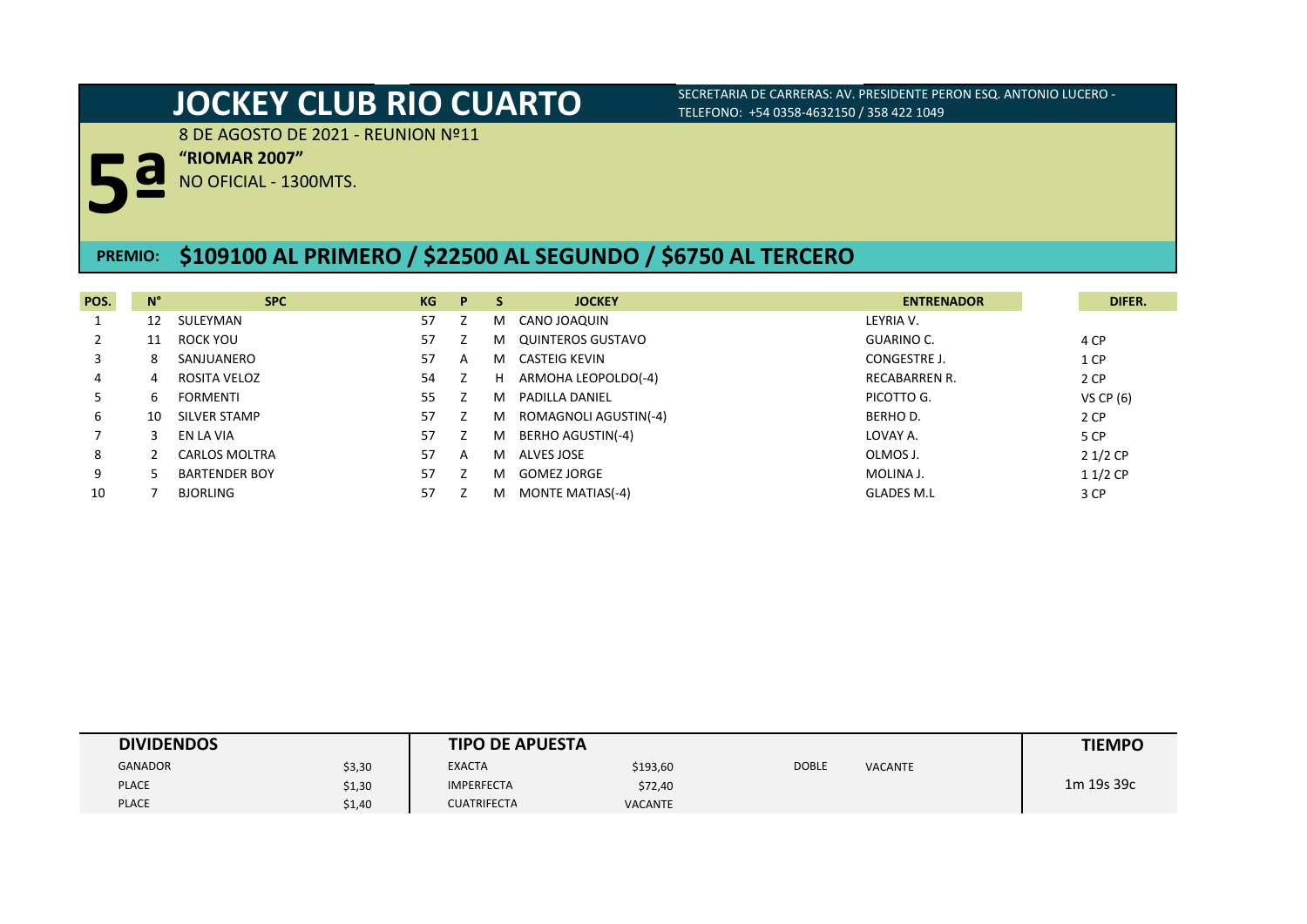8 DE AGOSTO DE 2021 - REUNION Nº11

**"STORM TIJUIL 2008"**

**6ª** CONCERTADA - 800MTS.

## **PREMIO: \$65000 AL PRIMERO / \$7200 AL SEGUNDO**

| POS. | $N^{\circ}$ | <b>SPC</b>           | KG | P |   | <b>JOCKEY</b>         | <b>PROCEDENCIA</b> | <b>ENTRENADOR</b>  | DIFER.   |
|------|-------------|----------------------|----|---|---|-----------------------|--------------------|--------------------|----------|
|      |             | <b>ENREDO</b>        | 58 | A | м | FERNANDEZ NESTOR      | <b>IDIAZABAL</b>   | MARIANI G.         |          |
|      |             | <b>QUE SABATICO</b>  | 58 |   | м | CASTEIG KEVIN         | RIO CUARTO         | VECCHI DE ARMAS E. | $1/2$ CP |
|      | h           | <b>CAT TALENT</b>    | 58 | A |   | <b>MOLINA CARLOS</b>  | LA INVERNADA       | <b>BECHIS F.</b>   | 3 CP     |
|      |             | CHICHO SPRING        | 58 |   | м | <b>GONZALEZ LUCAS</b> | ALMAFUERTE         | <b>GLADES M.L</b>  | 1 CP     |
|      |             | <b>QUE TANGO</b>     | 58 |   | м | QUINTEROS FACUNDO     | RIO CUARTO         | MANZONE J.         | $1/2$ CP |
| 6    |             | CIRUJA AL            | 58 |   | м | MONTE MAXIMILIANO     | ANISACATE          | MARTINEZ M.        | 3/4 CP   |
|      |             | <b>CAFERANA HALO</b> | 58 | A |   | <b>BERHO AGUSTIN</b>  | RIO CUARTO         | LOVAY A.           | 1 CP     |
| 8    |             | LION'S TIZNOW        | 58 |   |   | PADILLA DANIFI        | RIO CUARTO         | LOPEZ D.           | 4 CP     |

| <b>DIVIDENDOS</b> |        | <b>TIPO DE APUESTA</b> |                |              |                | <b>TIEMPO</b> |
|-------------------|--------|------------------------|----------------|--------------|----------------|---------------|
| <b>GANADOR</b>    | \$5,70 | <b>EXACTA</b>          | \$178,90       | <b>DOBLE</b> | <b>VACANTE</b> |               |
| <b>PLACE</b>      | \$2,20 | <b>IMPERFECTA</b>      | \$4.134,00     |              |                | 47s 34c       |
| <b>PLACE</b>      | \$3,70 | <b>TRIFECTA</b>        | <b>VACANTE</b> |              |                |               |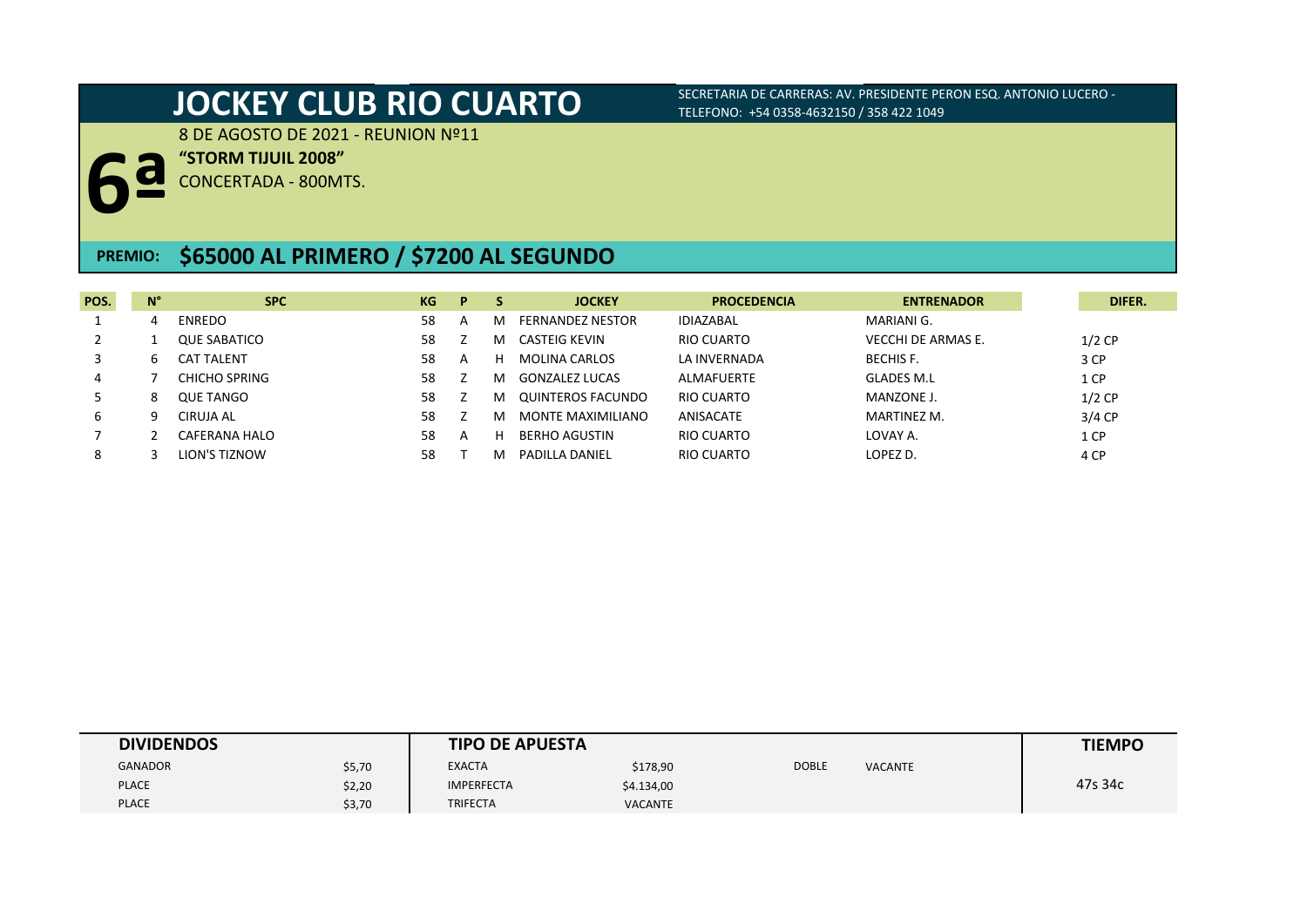### 8 DE AGOSTO DE 2021 - REUNION Nº11

**"BEAUTY VISION 2009"**

### NO OFICIAL - 1200MTS.

**7ª** YEGUAS SPC DE 4 AÑOS Y MÁS EDAD QUE NO HAYA GANADO NINGUNA CARRERA POR CARTA DE LLAMADO SOBRE LA DISTANCIA DE 1000 O MAS METROS EN HIPODROMOS RECONOCIDOS POR LA COMISION DE CARRERAS. / PESO: YEGUAS SPC DE 4 AÑOS Y MÁS EDAD QUE NO HAYA GANADO NINGUNA CARRERA POR CARTA DE LLAMADO SOBRE LA DISTANCIA DE 1000 O MAS METROS EN HIPODROMOS RECONOCIDOS POR LA COMISION

## **PREMIO: \$110100 AL PRIMERO / \$22500 AL SEGUNDO / \$6750 AL TERCERO**

| POS. | $N^{\circ}$ | <b>SPC</b>                                             | E. | <b>KG</b> | P | -S | <b>JOCKEY</b>               | <b>ENTRENADOR</b>   | DIFER.     |
|------|-------------|--------------------------------------------------------|----|-----------|---|----|-----------------------------|---------------------|------------|
|      | 10          | SEMILLA DE LINO                                        | 4  | 57        | Z | H  | BERHO AGUSTIN (-4)          | BERHO D.            |            |
| 2    |             | <b>ORIENTAL PERFECTA</b>                               | 5. | 55        | A | H. | CANO JOAQUIN                | LEYRIA V.           | 4 CP       |
| 3    |             | <b>ESMERALDA CAUSE</b>                                 | 4  | 57        | A | н  | <b>FERNANDEZ NESTOR</b>     | ALONSO J.L          | $1/2$ CP   |
| 4    | 9           | <b>SKY HALO</b>                                        | 4  | 57        | Z | H  | <b>PADILLA DANIEL</b>       | COVIAN F.           | 1 CP       |
| 5.   | 4           | CANDYGRAM                                              |    | 55        | A | H  | ARRIETA TOMAS (-4)          | MONCADA S.          | 1 CP       |
| 6    |             | <b>BEMUSED</b>                                         | 4  | 57        | A | H  | ALCIDES CORONEL             | BRITO J.            | 5 CP       |
|      |             | <b>RISA SPRING</b>                                     | 4  | 57        | A | H  | MONTOYA MARTIN (-4)         | <b>GLADES M.L</b>   | 1 CP       |
| 8    |             | <b>OBONA</b>                                           | 4  | 57        | A | н  | NORIEGA JOSE                | ALONSO J.L          | <b>CZA</b> |
| 9    | 11          | <b>ABOUT TIME</b>                                      | 4  | 57        | A | H  | CUELLO ELIO (-4)            | ALONSO J.L          | VS CP (10) |
|      | 12          | <b>GLOBAL CHIC</b>                                     | 4  | 57        | z | н  | <b>ARMOHA LEOPOLDO (-4)</b> | <b>CAREZZANA S.</b> |            |
|      |             | SE FUE DE MANOS AL LARGAR DANDO POR TIERRA A SU JINETE |    |           |   |    |                             |                     |            |

| <b>DIVIDENDOS</b> |        | <b>TIPO DE APUESTA</b> |            |              |                | <b>TIEMPO</b> |
|-------------------|--------|------------------------|------------|--------------|----------------|---------------|
| <b>GANADOR</b>    | \$3,80 | <b>EXACTA</b>          | \$229,70   | <b>DOBLE</b> | <b>VACANTE</b> |               |
| <b>PLACE</b>      | \$1,60 | <b>IMPERFECTA</b>      | \$74,50    |              |                | 1m 14s 83c    |
| <b>PLACE</b>      | \$2,20 | <b>TRIFECTA</b>        | \$2.158,00 |              |                |               |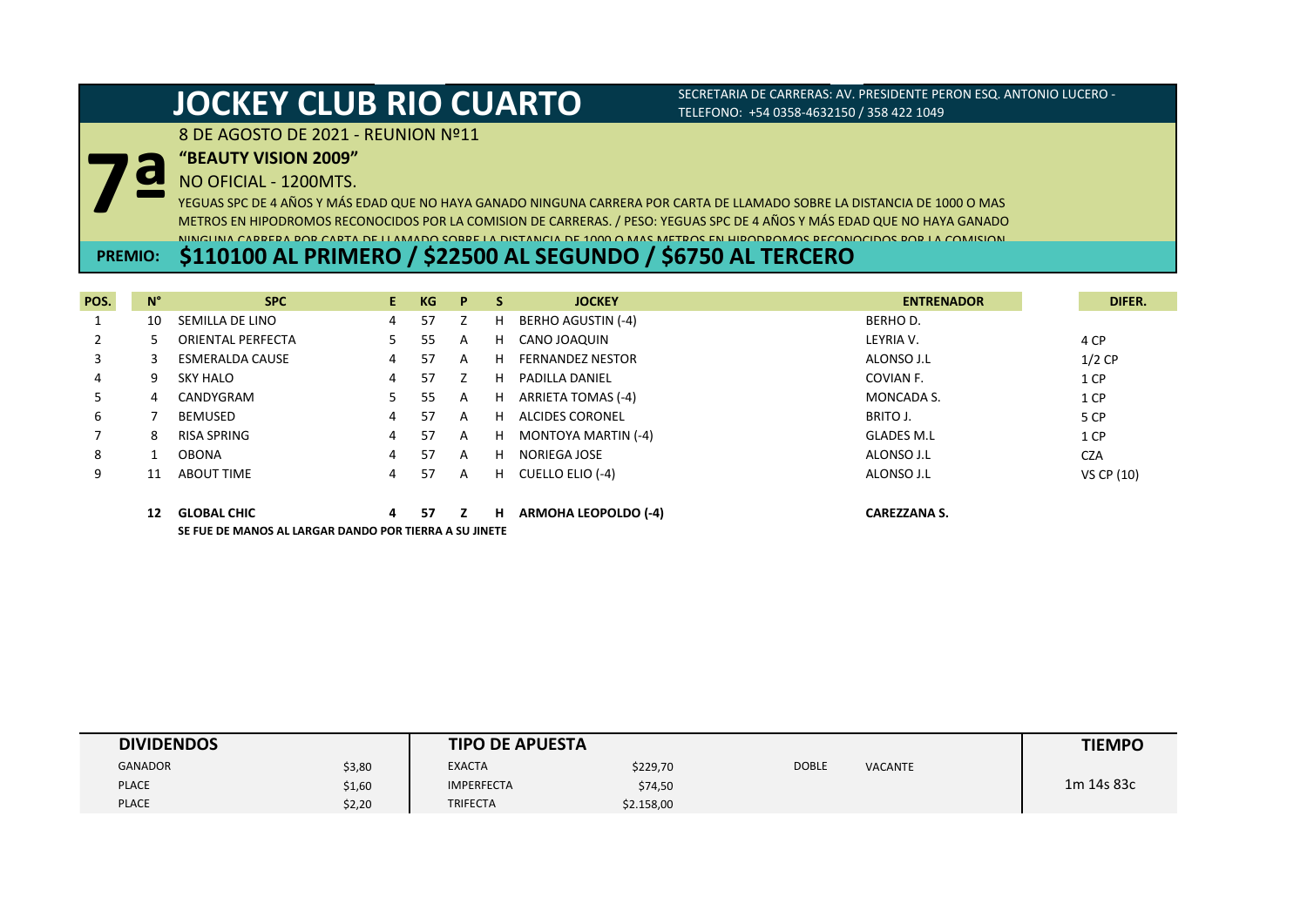8 DE AGOSTO DE 2021 - REUNION Nº11

**"SUSHI CLUB 2010"**

**8ª** CONCERTADA - 500MTS.

/ PESO: 58 KG.-

## **PREMIO: \$81600 AL PRIMERO / \$9900 AL SEGUNDO**

| POS. | $N^{\circ}$ | <b>SPC</b>                               | KG | P | <b>S</b> | <b>JOCKEY</b>           | <b>PROCEDENCIA</b>       | <b>ENTRENADOR</b>  |
|------|-------------|------------------------------------------|----|---|----------|-------------------------|--------------------------|--------------------|
|      | 9           | TORIANA CAP                              | 58 |   | н        | BERHO AGUSTIN           | RIO CUARZO               | LOVAY A.           |
| 2    | 8           | <b>RIMPANTE D'ORO</b>                    | 58 |   | м        | ARRIETA TOMAS           | <b>CORONEL BAIGORRIA</b> | <b>BONACCI J.</b>  |
| 3    | 12          | <b>FLAY RIG</b>                          | 58 |   | н        | QUINTEROS FACUNDO       | RIO CUARZO               | LOPEZ L.           |
| 4    |             | <b>DEMENTE</b>                           | 58 |   | м        | ARMOHA LEOPOLDO         | RIO CUARTO               | ARMOHA M.          |
| 5    | 6.          | <b>CATCH THE ANGER</b>                   | 58 | A | м        | OLMO ERIC               | RIO CUARTO               | <b>GUARINO C.</b>  |
| 6    | 11          | <b>AVIADOR SKY</b>                       | 58 | A | M        | <b>MONTE MATIAS</b>     | RIO CUARAO               | MONTE N.           |
|      | 13          | SOY NICO                                 | 58 |   | м        | MONTE MAXIMILIANO       | ANISACATE                | <b>MARTINEZ M.</b> |
| 8    | 10          | DOCTORADO CAT                            | 58 |   | м        | <b>FERNANDEZ NESTOR</b> | RIO CUARZO               | ALONSO J.L         |
| 9    |             | ROSA VOLVIO                              | 58 | A | н        | LEDDA JOAQUIN           | RIO CUARTO               | CISMONDI G.        |
| 10   | 3.          | <b>GRACIAS MALEVA</b>                    | 58 | A | н        | DALMASSO CRISTIAN       | VICUÑA MACKENNA          | DAGOSTINO F.       |
| 11   | 4           | <b>VITAMINAK</b>                         | 58 |   | н        | <b>BECK FERNANDO</b>    | RIO PRIMERO              | MONCADA S.         |
|      |             | <b>STORMY ACTRESS</b><br><b>NO LARGO</b> | 58 |   | н        | <b>AVALOS CRISTIAN</b>  | <b>ALCIRA GIGENA</b>     | <b>MONDINO L.</b>  |

| <b>DIVIDENDOS</b> |        | <b>TIPO DE APUESTA</b> |            |              |          | <b>TIEMPO</b> |
|-------------------|--------|------------------------|------------|--------------|----------|---------------|
| <b>GANADOR</b>    | \$7,70 | <b>EXACTA</b>          | \$435,50   | <b>DOBLE</b> | \$113,80 |               |
| <b>PLACE</b>      | \$2,60 | <b>IMPERFECTA</b>      | \$82,90    |              |          | 28s 34c       |
| <b>PLACE</b>      | \$1,90 | <b>TRIFECTA</b>        | \$2.279,00 |              |          |               |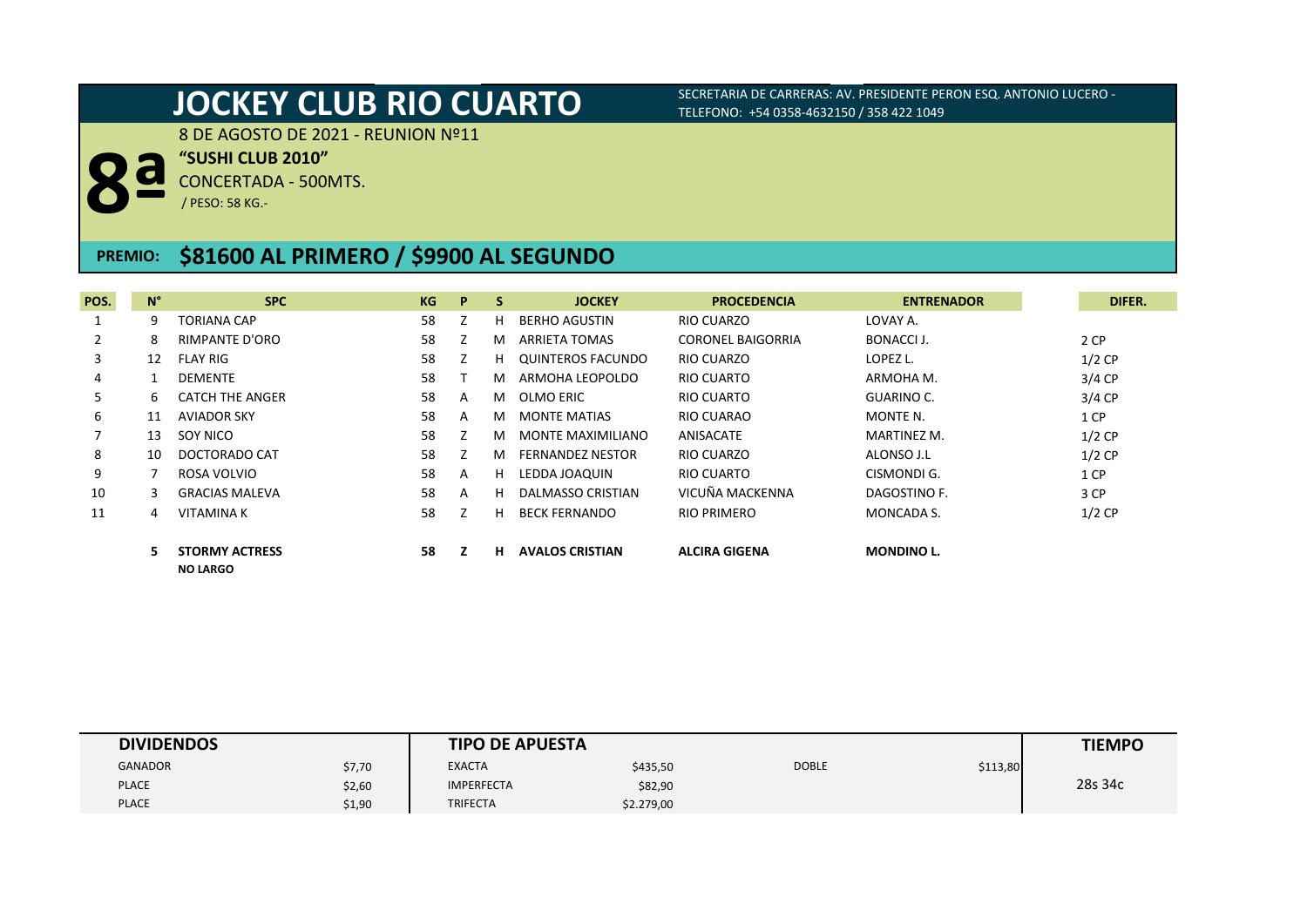8 DE AGOSTO DE 2021 - REUNION Nº11

**"CANDY KING 2011"**

**9ª** NO OFICIAL - 1100MTS.

TODO CABALLO SPC DE 5 AÑOS Y MAS EDAD GANADOR DE 1 CARRERA POR CARTA DE LLAMADO SOBRE LA DISTANCIA DE 1000 O MAS METROS EN HIPODROMOS RECONOCIDOS POR LA COMISION DE CARRERAS. / PESO: PESO: 5 AÑOS 57KG, 6 AÑOS Y MÁS EDAD 55KG.

## **PREMIO: \$103000 AL PRIMERO / \$19200 AL SEGUNDO / \$6000 AL TERCERO**

| POS. | N°           | <b>SPC</b>              | Е. | KG | P              |   | <b>JOCKEY</b>           | <b>ENTRENADOR</b> | DIFER.     |
|------|--------------|-------------------------|----|----|----------------|---|-------------------------|-------------------|------------|
|      |              | EL COLMO                |    | 57 | A              | м | ALVES JOSE              | OLMOS J.          |            |
|      |              | CHALITA CAP             | 6  | 52 | $\overline{A}$ | н | ARMOHA LEOPOLDO(-4)     | ARMOHA M.         | 4 CP       |
|      | <sub>b</sub> | <b>JOY MIRASOL</b>      |    | 54 | ZD             | H | ARRIETA TOMAS(-4)       | <b>BONACCI J.</b> | <b>CZA</b> |
| 4    |              | <b>SEEKER'S ILUSOR</b>  |    | 55 |                | м | AVILA MIRIAM            | AVILA M.          | 2 CP       |
|      |              | <b>FANATIC VAN</b>      | 10 | 55 |                | M | ROMAGNOLI AGUSTIN(-4)   | SANABRIA W.       | 5 CP       |
| b    |              | <b>CHARY'S TRIOMPHE</b> |    | 54 | $\overline{A}$ | H | MONTE MATIAS(-4)        | CAREZZANA S.      | $11/2$ CP  |
|      |              | <b>PURE VELANTE</b>     |    | 57 | A              | м | <b>FERNANDEZ NESTOR</b> | ALONSO J.L        | 3 CP       |
|      |              | PICHI PEHUEN            |    | 52 |                | н | PEREYRA RAMON           | GOMEZ H.          | VS CP (10) |

| <b>DIVIDENDOS</b> |        | <b>TIPO DE APUESTA</b> |            |              |                | <b>TIEMPO</b> |
|-------------------|--------|------------------------|------------|--------------|----------------|---------------|
| <b>GANADOR</b>    | \$7,50 | <b>EXACTA</b>          | \$854,10   | <b>DOBLE</b> | <b>VACANTE</b> |               |
| <b>PLACE</b>      | \$3,60 | <b>IMPERFECTA</b>      | \$7.046,00 |              |                | 1m 07s 58c    |
| <b>PLACE</b>      | \$2,30 | <b>TRIFECTA</b>        | \$1.498,90 |              |                |               |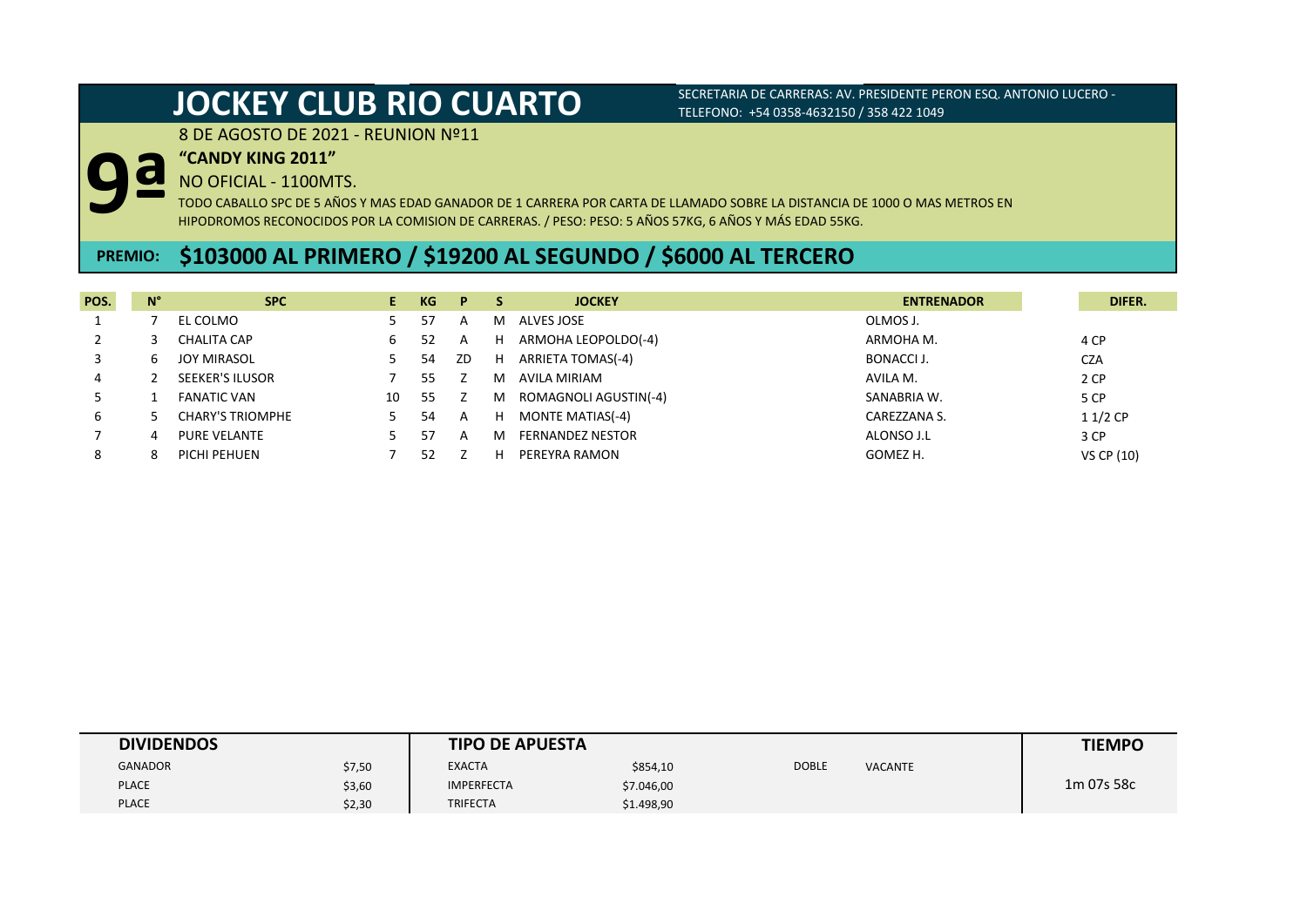8 DE AGOSTO DE 2021 - REUNION Nº11

**"HONOR CHARRUA 2012"**

**10ª** CONCERTADA - 600MTS.

/ PESO: 58 KG.-

## **PREMIO: \$82000 AL PRIMERO / \$9900 AL SEGUNDO**

| POS. | $N^{\circ}$ | <b>SPC</b>             | KG | P | -S | <b>JOCKEY</b>                      | <b>PROCEDENCIA</b>                   | <b>ENTRENADOR</b> | DIFER.           |
|------|-------------|------------------------|----|---|----|------------------------------------|--------------------------------------|-------------------|------------------|
|      | 13          | CAUTELOSO              | 58 | A | м  | <b>FERNANDEZ NESTOR</b>            | ALMAFUERTE                           | CALARCO S.        |                  |
|      | 6           | EL ARRABALERO          | 58 |   | м  | <b>SAN LUIS</b><br>AGUILERA MIGUEL |                                      | AGUILERA M.       | <b>CZA</b>       |
| 3    |             | ALMA NEGRA             | 58 |   | н  | VALDEZ RODRIGO                     | <b>VILLA MARIA</b>                   | <b>BARCENA M.</b> | $1/2$ CP         |
| 4    | 12          | <b>MAK IMBATIBLE</b>   | 54 | A | м  | ARMOHA LEOPOLDO                    | RIO CUARTO                           | CISMONDI G.       | 2 CP             |
| ь    | 8           | <b>FREEDOM NOW</b>     | 58 |   | н  | OJEDA ISIDRO<br><b>LA PUNTA</b>    |                                      | MONTENEGROJ.      | $3/4$ CP         |
| 6    | 11          | <b>INTERVAN</b>        | 58 | A | м  | LEDDA JOAQUIN                      | <b>LAS PERDICES</b>                  | LEDDA J.          | $1/2$ CZA        |
|      |             | CHINO VICTORIOSO       | 58 |   | м  | <b>MONTE MATIAS</b>                | ANISACATE                            | RIVAROLA E.       | $1/2$ CP         |
| 8    |             | ILUMINATO              | 58 |   | м  | <b>ARRIETA TOMAS</b>               | <b>CARRILOBO</b>                     | UGNIA A.          | 1 CP             |
| 9    |             | <b>GRINGO BORRACHO</b> | 58 |   | м  | QUINTEROS GUSTAVO                  | RIO CUARTO                           | CONGESTRE J.      | 1 CP             |
| 10   |             | LADY DI HALO           | 58 | A | н  | ANGELELLI NAHUEL                   | SANTA ROSA DE CALAMUCHITA SANCHEZ G. |                   | $21/2$ CP        |
|      | 10          | <b>EL ZORRO</b>        | 58 |   | м  | DALMASSO CRISTIAN                  | LABOULAYE                            | <b>HEREDIA J.</b> | <b>VS CP (7)</b> |

| <b>DIVIDENDOS</b> |        | <b>TIPO DE APUESTA</b> |            |               |                | <b>TIEMPO</b> |
|-------------------|--------|------------------------|------------|---------------|----------------|---------------|
| <b>GANADOR</b>    | \$5,40 | <b>EXACTA</b>          | \$260,00   | <b>DOBLE</b>  | <b>VACANTE</b> |               |
| <b>PLACE</b>      | \$2,50 | <b>IMPERFECTA</b>      | \$558,60   | <b>TRIPLO</b> | <b>VACANTE</b> | 33s 91c       |
| <b>PLACE</b>      | \$5,30 | <b>TRIFECTA</b>        | \$5.700,50 |               |                |               |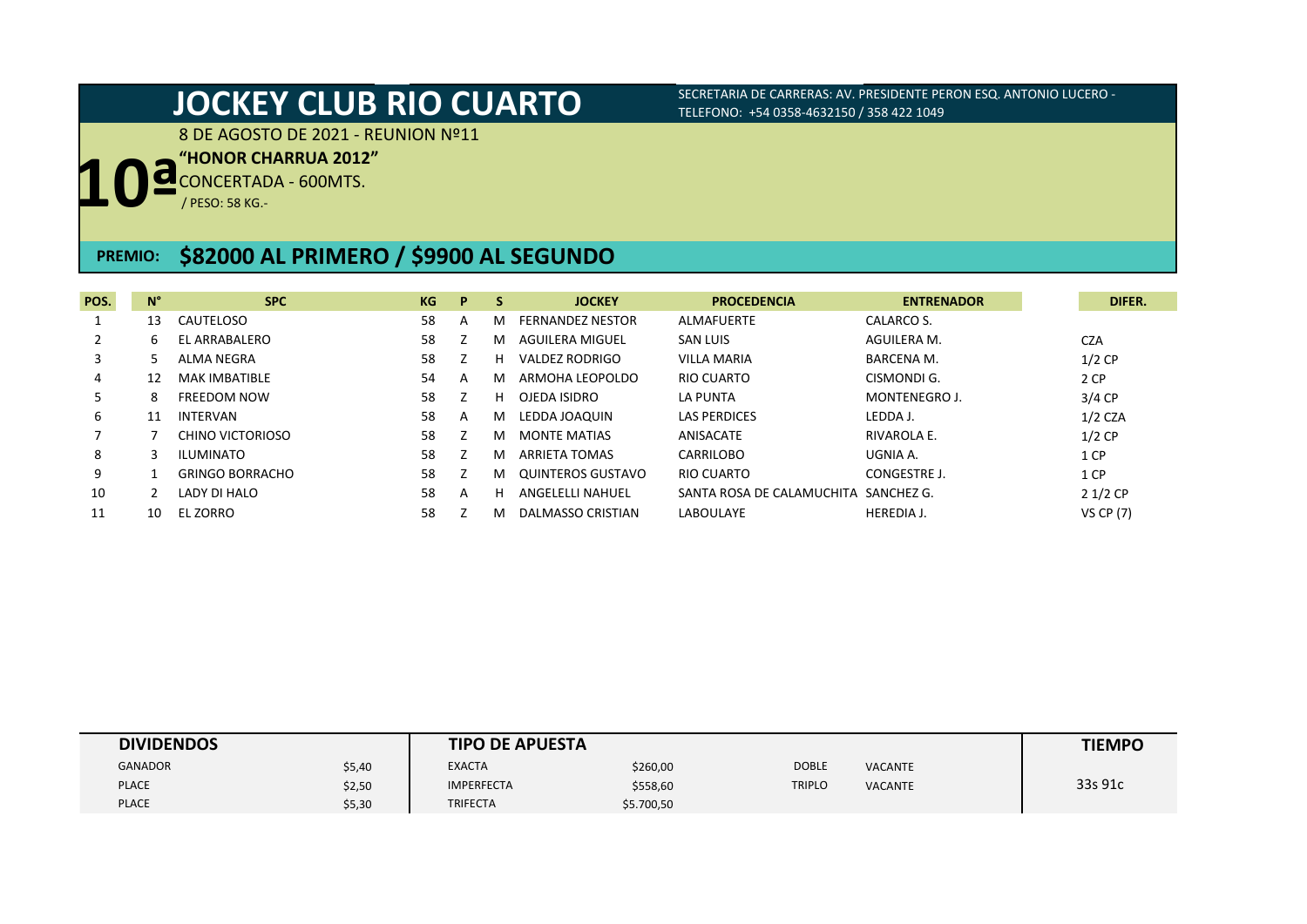8 DE AGOSTO DE 2021 - REUNION Nº11

### **"CARTEZIANO 2013"**

NO OFICIAL - 600MTS.

**11ª** TODO PRODUCTO SPC DE 3 AÑOS PERDEDOR ABSOLUTO EN HIPODROMOS RECONOCIDOS POR LA COMISION DE CARRERAS / PESO: PESO: MACHOS 57KG. - HEMBRAS: 55KG.-

## **PREMIO: \$84600 AL PRIMERO / \$17600 AL SEGUNDO**

| POS. | $N^{\circ}$ | <b>SPC</b>                                               | E. | KG | P  | S. | <b>JOCKEY</b>            | <b>ENTRENADOR</b> | DIFER.           |
|------|-------------|----------------------------------------------------------|----|----|----|----|--------------------------|-------------------|------------------|
|      |             | <b>JUSTICIERA D'ORO</b>                                  | 3  | 55 | ZD | н  | ARRIETA TOMAS            | ARRIETA M.        |                  |
|      | 4           | <b>TENIENTE DAN</b>                                      | 3  | 57 |    | м  | <b>CORONEL ALCIDES</b>   | PALANDRI J.L      | 2 CP             |
|      |             | <b>BIEN BOHEMIA</b>                                      | 3  | 55 |    | н  | QUINTEROS FACUNDO        | LOPEZ L.          | 2 CP             |
| 4    | 5.          | ROSE STRIPES                                             | 3  | 55 |    | н  | <b>QUINTEROS MARCELO</b> | QUINTEROS R.      | $1/2$ CZA        |
|      |             | UNICO CAMINO                                             |    | 57 |    | м  | <b>GOMEZ JORGE</b>       | ACOSTA H.         | 1 CP             |
| 6    | 8           | CARO LA FE                                               | 3  | 55 |    | н  | <b>PADILLA DANIEL</b>    | LOPEZ D.          | <b>PZO</b>       |
|      | h           | <b>GAVILAN VIE</b>                                       | 3  | 57 | ZD | м  | MONTE MAXIMILIANO        | LOVAY A.          | <b>VS CP (7)</b> |
|      | 2A          | <b>REMOTE D' ORIENT</b><br><b>RETIRADO EN PARTIDORES</b> | З. | 57 |    | м  | <b>FERNANDEZ NESTOR</b>  | ACOSTA J.         | <b>VS CP (7)</b> |

| <b>DIVIDENDOS</b> |        | <b>TIPO DE APUESTA</b> |                |              |          | <b>TIEMPO</b> |
|-------------------|--------|------------------------|----------------|--------------|----------|---------------|
| <b>GANADOR</b>    | \$2,30 | <b>EXACTA</b>          | \$1.517,80     | <b>DOBLE</b> | \$139,80 |               |
| <b>PLACE</b>      | \$2,00 | <b>IMPERFECTA</b>      | \$228,80       |              |          | 34s 33c       |
| <b>PLACE</b>      | \$4,80 | <b>TRIFECTA</b>        | <b>VACANTE</b> |              |          |               |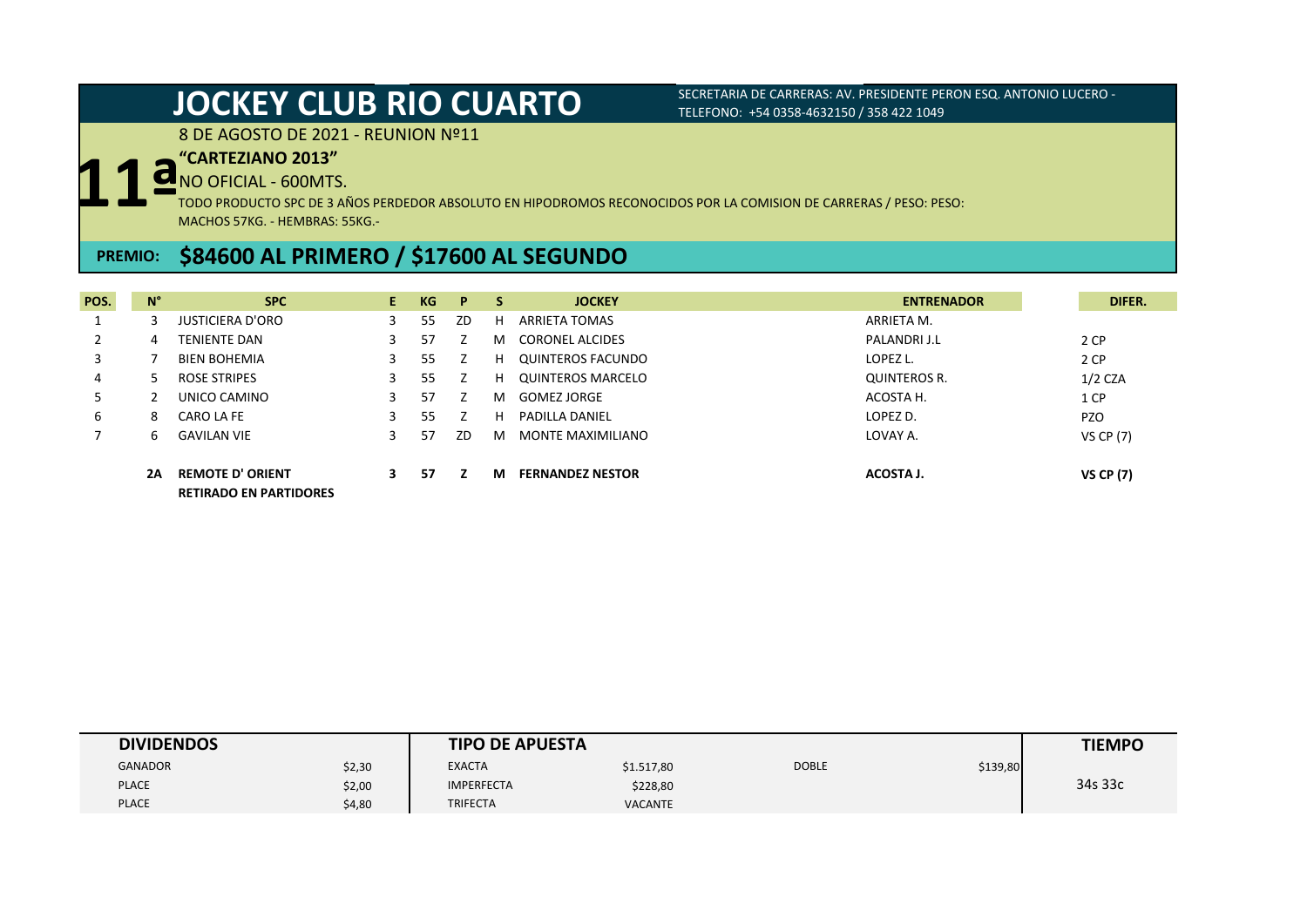8 DE AGOSTO DE 2021 - REUNION Nº11

### **"VER SEATTLE 2014"**

## **OFICIAL - 1200MTS.**

**12ª** PARA TODO CABALLO S.P.C DE 5 AÑOS Y MAS EDAD QUE NO HAYA GANADO NINGUNA CARRERA OFICIAL. / PESO: PESO: 5 AÑOS 57KG, 6 AÑOS Y MÁS EDAD 55KG.

## **PREMIO: \$ 136.800 AL PRIMERO / \$ 30.000 AL SEGUNDO / \$15.000 AL TERCERO**

| POS. | $N^{\circ}$ | <b>SPC</b>             | E. | KG  | P. | S  | <b>JOCKEY</b>           | <b>ENTRENADOR</b>         | <b>SPORT</b> | DIFER.          |
|------|-------------|------------------------|----|-----|----|----|-------------------------|---------------------------|--------------|-----------------|
|      |             | <b>ENCANTADO VAN</b>   |    | 57  |    | м  | QUINTEROS FACUNDO       | LOPEZ L.                  | 3,60         |                 |
|      |             | PORTAL BANKING         |    | 57  |    | M  | ARMOHA LEOPOLDO (-4)    | LUCERO H.                 | 9,40         | $1/2$ CP        |
| 3    |             | <b>GRINGO ATREVIDO</b> |    | 57  | A  | M  | CASTEIG KEVIN           | <b>VECCHI DE ARMAS E.</b> | 2,80         | 4 CP            |
| 4    | h           | DON VIOLENTO           |    | 57  | A  | м  | PADILLA DANIEL          | MARIANI G.                | 2,80         | $1/2$ CP        |
| 5.   |             | LA SCUOLA              |    | 54  |    | H. | ROMAGNOLI AGUSTIN (-4)  | PALANDRI J.L              | 12,40        | 1 1/2 CP        |
| 6    |             | TIO JOACO              |    | 57  | ZD | M  | CANO JOAQUIN            | CANTERO E.                | 15,30        | <b>PZO</b>      |
|      |             | AVANTI NEGRO           | 6  | 55  |    | м  | ARRIETA TOMAS (-4)      | RIVAS M.                  |              | 18,70 VS CP (8) |
| 8    |             | <b>FACEBOOK</b>        |    | 54  |    | м  | <b>FERNANDEZ NESTOR</b> | BOBADILLA M.              | 9,00         | 2 CP            |
| 9    | 4           | VASCO VIEJO            |    | 54  | A  | м  | MOREYRA ANTONIO         | GIAMELLO L.               | 18,20        | 1CP             |
| 10   | 10          | SUPER INTERNATIONAL    | b  | 55. |    | м  | MONTE MATIAS (-4)       | COLOTTO H.                |              | 13,90 VS CP (7) |

| <b>DIVIDENDOS</b> |        | <b>TIPO DE APUESTA</b> |            |              |                | <b>TIEMPO</b> |
|-------------------|--------|------------------------|------------|--------------|----------------|---------------|
| <b>GANADOR</b>    | \$3,60 | <b>EXACTA</b>          | \$645,10   | <b>DOBLE</b> | <b>VACANTE</b> |               |
| <b>PLACE</b>      | \$5,10 | <b>IMPERFECTA</b>      | \$521,40   |              |                | 1m 13s 67c    |
| <b>PLACE</b>      | \$4,20 | <b>TRIFECTA</b>        | \$1.296,80 |              |                |               |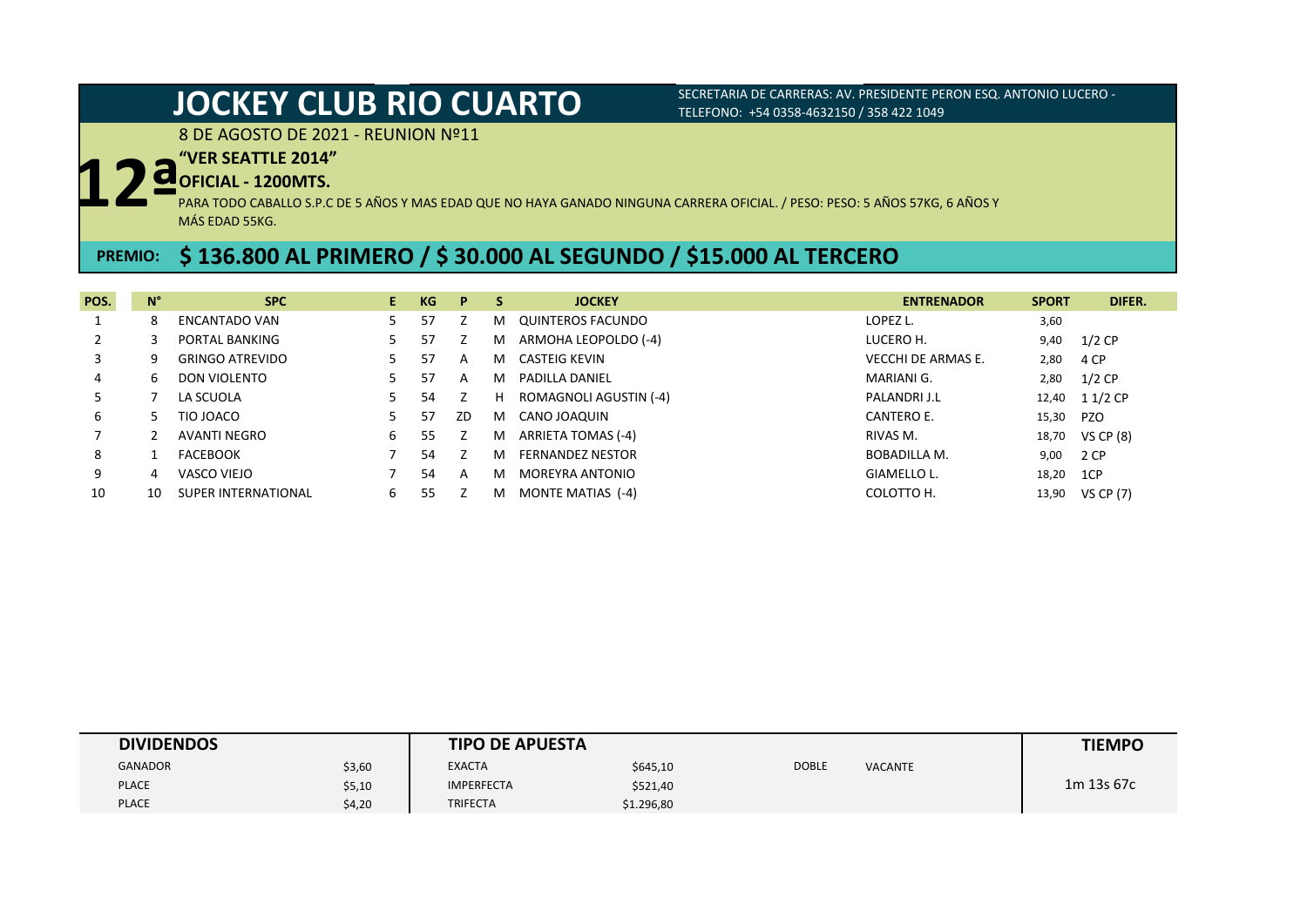8 DE AGOSTO DE 2021 - REUNION Nº11

### **"BONA SPEED 2015"**

# **13ª** NO OFICIAL - 1100MTS.

POTRANCAS SPC DE 3 AÑOS QUE NO HAYAN GANADO NINGUNA CARRERA POR CARTA DE LLAMADO SOBRE LA DISTANCIA DE 1000 O MAS METROS EN HIPODROMOS RECONOCIDOS POR LA COMISION DE CARRERAS. / PESO: PESO: 57KG.-

## **PREMIO: \$100200 AL PRIMERO / \$18900 AL SEGUNDO / \$6300 AL TERCERO**

| POS. | N° | <b>SPC</b>            | KG | P. |   | <b>JOCKEY</b>            | <b>ENTRENADOR</b> | DIFER.      |
|------|----|-----------------------|----|----|---|--------------------------|-------------------|-------------|
|      |    | MARCHING BAND         |    |    | н | MONTE MAXIMILIANO        | NIETO E.          |             |
|      |    | <b>MADE TO ORDER</b>  |    |    | н | ARMOHA LEOPOLDO (-4)     | CAREZZANA S.      | 5 CP        |
|      |    | <b>MUY BUENA VIDA</b> |    |    | н | CASTEIG KEVIN            | CAREZZANA S.      | $11/2$ CP   |
| 4    |    | DANCY PARTY           |    | A  | н | BERHO AGUSTIN (-4)       | COVIAN F.         | VS CP $(6)$ |
|      |    | <b>LUZ SECRETS</b>    |    |    | н | <b>DALMASSO CRISTIAN</b> | TAZZIOLI F.       | 1 CP        |
|      |    | LUNA DE JULIO         | 57 |    | н | <b>MONTE MATIAS (-4)</b> | MONTE N.          | 2 CP        |
|      |    | <b>BUCKY CHUCK</b>    |    |    |   | QUINTEROS FACUNDO        | PALANDRI J.L      | $3/4$ CP    |

| <b>DIVIDENDOS</b> |        | <b>TIPO DE APUESTA</b> |          |              |          | <b>TIEMPO</b> |
|-------------------|--------|------------------------|----------|--------------|----------|---------------|
| <b>GANADOR</b>    | \$3,90 | <b>EXACTA</b>          | \$237,60 | <b>DOBLE</b> | \$380,30 |               |
| <b>PLACE</b>      | \$1,60 | <b>IMPERFECTA</b>      | \$92,70  |              |          | 1m 05s 73c    |
| <b>PLACE</b>      | \$1,40 | <b>TRIFECTA</b>        | \$804,10 |              |          |               |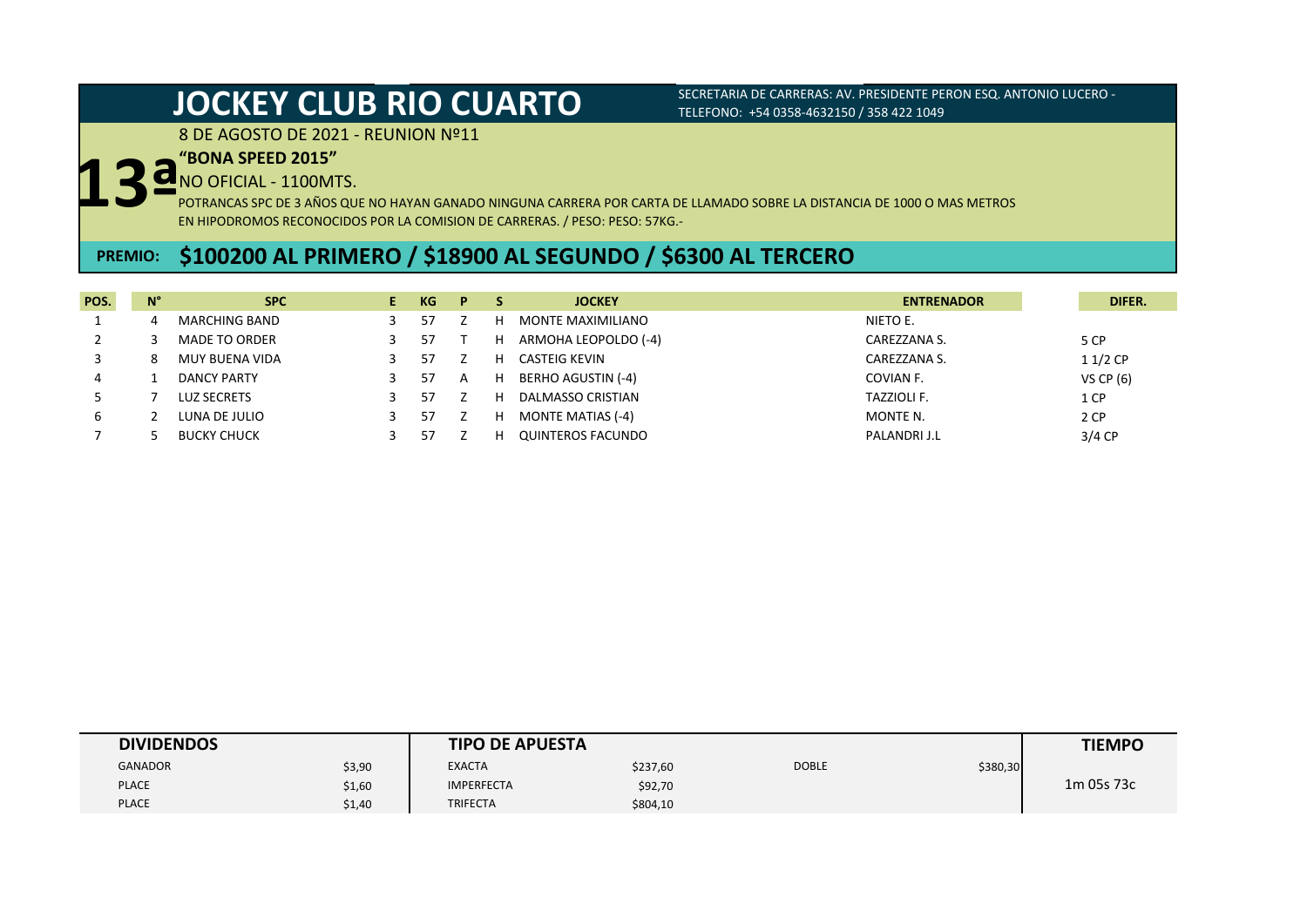8 DE AGOSTO DE 2021 - REUNION Nº11

**14ª "CHICAGO 2016"**

CONCERTADA - 550MTS.

/ PESO: 58 KG.-

### **PREMIO: \$88300 AL PRIMERO**

| POS. | $N^{\circ}$ | <b>SPC</b>            | KG | P |   | <b>JOCKEY</b>           | <b>PROCEDENCIA</b> | <b>ENTRENADOR</b> | DIFER.   |
|------|-------------|-----------------------|----|---|---|-------------------------|--------------------|-------------------|----------|
|      |             | DULCE EMPERATRIZ      | 58 |   |   | <b>FERNANDEZ NESTOR</b> | VILLA DEL CARMEN   | PEREZ M.          |          |
|      |             | ULTIMO LEGENDARIO     |    |   | м | QUINTEROS FACUNDO       | VILLA DOLORES      | AGUIRRE L.        | $1/2$ CP |
|      |             | <b>MORRIZE</b>        | 58 |   |   | ARMOHA LEOPOLDO         | BALLESTEROS        | AQUILES M.        | 3 CP     |
| 4    |             | ALADINE               | 58 |   |   | CANO JOAOUIN            | LA PUNTA           | ALVAREZ J.        | $1/2$ CP |
|      |             | <b>BASTON Y BANDA</b> | 58 |   |   | NORIEGA JOSE            | RIO PRIMERO        | NORIEGA J.        | 2 CP     |

| <b>DIVIDENDOS</b> |        | <b>TIPO DE APUESTA</b> |            |              |         | <b>TIEMPO</b> |
|-------------------|--------|------------------------|------------|--------------|---------|---------------|
| <b>GANADOR</b>    | \$2,90 | <b>EXACTA</b>          | \$139,30   | <b>DOBLE</b> | \$53,10 |               |
|                   |        | <b>IMPERFECTA</b>      | \$53,50    |              |         | 30s 60c       |
|                   |        | <b>TRIFECTA</b>        | \$3.321,50 |              |         |               |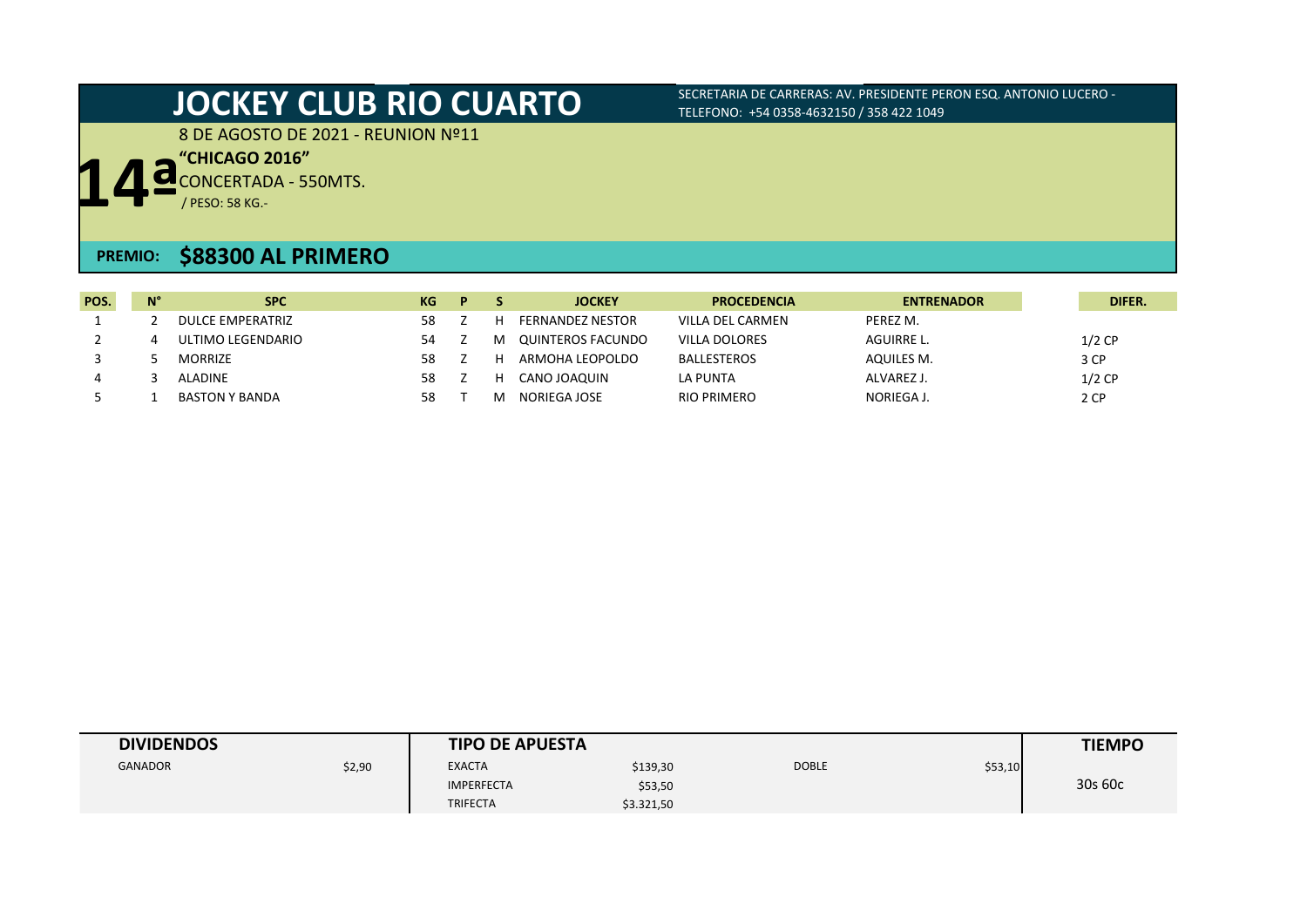8 DE AGOSTO DE 2021 - REUNION Nº11

### **"SR. DOMINGO FRATTARI - IN MEMORIAM"**

# **15ª** NO OFICIAL - 1100MTS.

TODO PRODUCTO SPC DE 3 AÑOS QUE NO HAYA GANADO NINGUNA CARRERA POR CARTA DE LLAMADO SOBRE LA DISTANCIA DE 1000 O MAS METROS EN HIPODROMOS RECONOCIDOS POR LA COMISION DE CARRERAS. / PESO: PESO: MACHOS 57KG. - HEMBRAS: 54KG.-

## **PREMIO: \$107200 AL PRIMERO / \$21200 AL SEGUNDO / \$7000 AL TERCERO**

| POS. | $\mathsf{N}^\circ$ | <b>SPC</b>          | E. | KG. | P. | s | <b>JOCKEY</b>             | <b>ENTRENADOR</b> | DIFER.   |
|------|--------------------|---------------------|----|-----|----|---|---------------------------|-------------------|----------|
|      |                    | CHE BAGUAL          |    | 57  |    | м | <b>CORONEL ALCIDES</b>    | PALANDRI J.L      |          |
|      |                    | APERSEGUIR          |    | 57  |    | м | QUINTEROS FACUNDO         | MANZONE J.        | $1/2$ CP |
|      |                    | APPOLINARIO EN BOCA |    | 57  |    | м | OJEDA ISIDRO              | BAYMA L.          | 4 CP     |
|      | h                  | SERE YO             |    | 57  |    | м | QUINTEROS MARCELO (-4)    | PALACIOS N.       | $1/2$ CP |
|      |                    | TRIGGER TWO         |    | 57  |    | м | <b>PADILLA DANIEL</b>     | LOPEZ D.          | 3 CP     |
| b    |                    | LIBREO CHE          |    | 57  | A  | M | <b>BECK FERNANDO (-4)</b> | MONCADA S.        | 4 CP     |
|      |                    | TIO HECTOR          |    | 57  |    | м | CANO JOAQUIN              | CANTERO E.        | $3/4$ CP |
| 8    |                    | DEAR ASIAN          |    | 57  |    |   | ARMOHA LEOPOLDO (-4)      | LOPEZ L.          | 3 CP     |

| <b>DIVIDENDOS</b> |        | <b>TIPO DE APUESTA</b> |          |                 |                | <b>TIEMPO</b> |
|-------------------|--------|------------------------|----------|-----------------|----------------|---------------|
| <b>GANADOR</b>    | \$1,80 | <b>EXACTA</b>          | \$58,70  | <b>DOBLE</b>    | \$37,10        |               |
| <b>PLACE</b>      | \$1,90 | <b>IMPERFECTA</b>      | \$25,80  | <b>TRIPLO</b>   | \$4.872,50     | 1m 07s 70c    |
| <b>PLACE</b>      | \$1,90 | TRIFECTA               | \$151,00 | <b>CUATERNA</b> | <b>VACANTE</b> |               |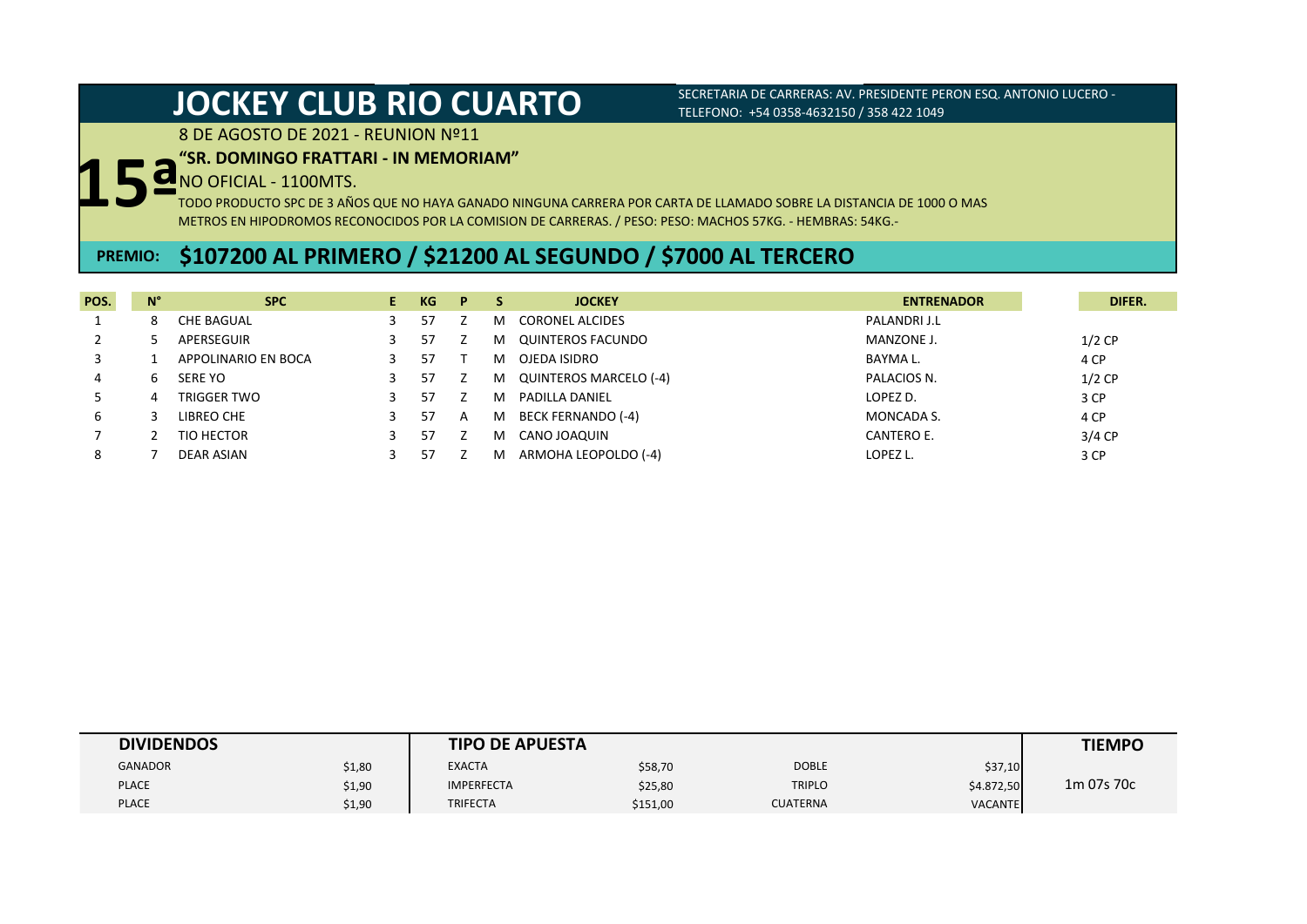8 DE AGOSTO DE 2021 - REUNION Nº11

**"DONOFRIO 2017"**

**16ª** CONCERTADA - 500MTS.

/ PESO: 58 KG.-

## **PREMIO: \$195000 AL PRIMERO**

| POS. | $N^{\circ}$ | <b>SPC</b>              | KG. | D. |   | <b>JOCKEY</b>   | <b>PROCEDENCIA</b> | <b>ENTRENADOR</b> | DIFER.   |
|------|-------------|-------------------------|-----|----|---|-----------------|--------------------|-------------------|----------|
|      |             | DISTINGUIDO DUBAI       | 58  |    |   | ALVES JOSE      | <b>MENDOZA</b>     | ጋLMOS J.          |          |
|      |             | TORITO                  | 58  |    | м | ARMOHA LEOPOLDO | RIO CUARTO         | ARMOHA M.         | V.M      |
|      |             | <b>JUEGOS OLIMPICOS</b> | 58  |    | м | NORIEGA JOSE    | <b>RIO PRIMERO</b> | NORIEGA J.        | $1/2$ CP |

| <b>DIVIDENDOS</b> |        | <b>TIPO DE APUESTA</b> |         | <b>TIEMPO</b> |
|-------------------|--------|------------------------|---------|---------------|
| <b>GANADOR</b>    | \$2,50 | <b>EXACTA</b>          | \$52,70 | 27s 60c       |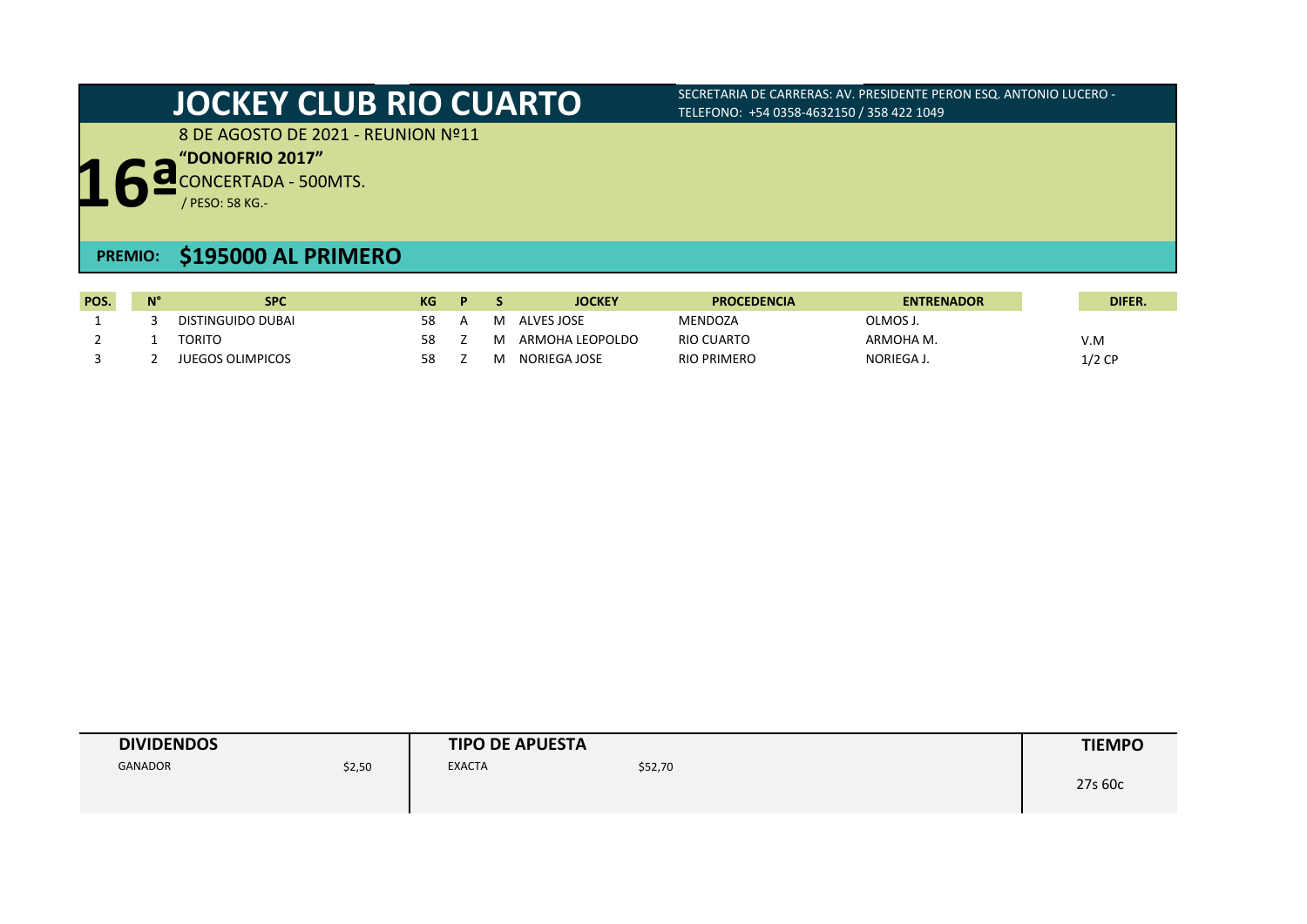8 DE AGOSTO DE 2021 - REUNION Nº11

### **"ESPECIAL - MINISTERIO DE AGRICULTURA Y GANADERIA DE CORDOBA"**

**17ª** NO OFICIAL - 1400MTS.

TODO PRODUCTO SPC DE 3 AÑOS. / PESO: PESO: MACHOS 57KG. - HEMBRAS: 54KG. RECARGO DE 2 KG POR CARRERA GANADA

## **PREMIO: \$131600 AL PRIMERO / \$17000 AL SEGUNDO / \$8500 AL TERCERO**

| POS. | $N^{\circ}$ | <b>SPC</b>          | KG. | P. |   | <b>JOCKEY</b>     | <b>ENTRENADOR</b> | DIFER.           |
|------|-------------|---------------------|-----|----|---|-------------------|-------------------|------------------|
|      |             | SEX ON THE BEACH    | -59 |    | м | BALMACEDA SERGIO  | CONGESTRE J.      |                  |
|      |             | <b>BLACK VILLE</b>  | -57 |    | м | CANO JOAQUIN      | CANTERO E.        | $1/2$ CP         |
|      |             | <b>QUE CUADRERO</b> | -61 |    | M | MONTE MAXIMILIANO | CAREZZANA S.      | <b>VS CP (5)</b> |
|      |             | <b>BRIARWOOD</b>    | -59 | A  | м | QUINTEROS FACUNDO | PALANDRI J.L      | VS CP $(6)$      |

| <b>DIVIDENDOS</b> |        | <b>TIPO DE APUESTA</b> |          | <b>TIEMPO</b> |
|-------------------|--------|------------------------|----------|---------------|
| <b>GANADOR</b>    | \$4,20 | <b>EXACTA</b>          | \$99,40  |               |
|                   |        | <b>IMPERFECTA</b>      | \$224,60 | 1m 25s 20c    |
|                   |        | <b>TRIFECTA</b>        | \$103,00 |               |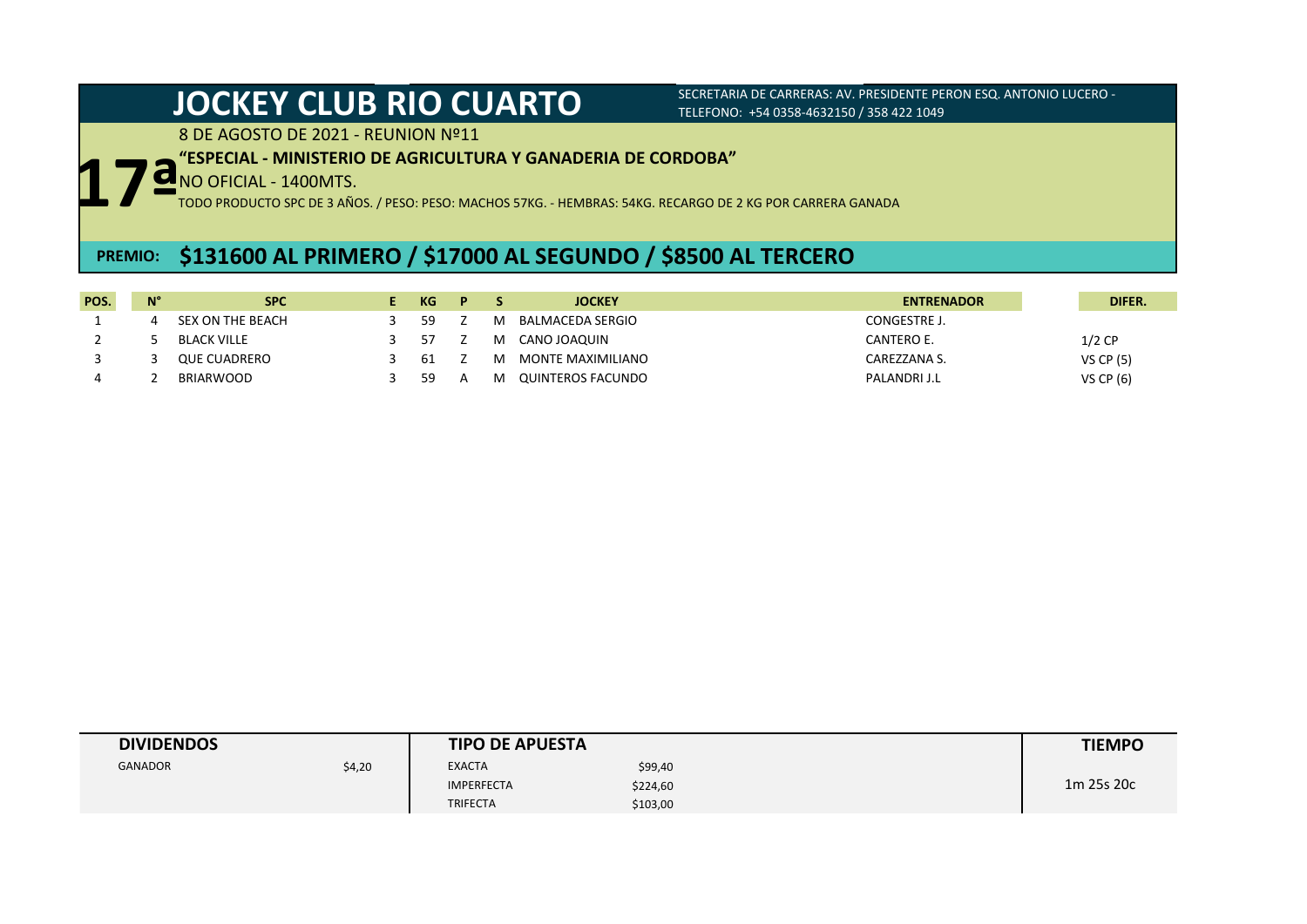# **JOCKEY CLUB RIO CUARTO** SECRETARIA DE CARRERAS: AV. PRESIDENTE PERON ESQ. ANTONIO LUCERO -

# TELEFONO: +54 0358-4632150 / 358 422 1049

8 DE AGOSTO DE 2021 - REUNION Nº11

### **"CLASICO PROVINCIAS ARGENTINAS - COPA LITO BESTANI"**

### **OFICIAL - 1100MTS.**



**18ª** Productos nacidos a partir del 1 de julio 2018 que no hayan corrido en los Hipódromos de San Isidro, Palermo y La Plata, UNICAMENTE INSCRIPTOS EN LA SERIE CARRERAS DE LAS ESTRELLAS. / PESO: PESO: MACHOS 57KG. - HEMBRAS: 54KG.-

### **\$800.000 AL PRIMERO / \$240.000 AL SEGUNDO / \$128.000 AL TERCERO / \$64.000 AL CUARTO /\$48.000 AL QUINTO PREMIO:**

| POS. | $N^{\circ}$ | <b>SPC</b>             | E. | KG | P  | S. | <b>JOCKEY</b>            | <b>ENTRENADOR</b>   | <b>SPORT</b> | DIFER.   |
|------|-------------|------------------------|----|----|----|----|--------------------------|---------------------|--------------|----------|
|      | 4           | TRUE COMMAND           | 3  | 57 |    | м  | <b>FERNANDEZ NESTOR</b>  | ALONSO J.L          | 1,90         |          |
|      | 6           | SURFMAN                | 3  | 57 |    | м  | <b>PADILLA DANIEL</b>    | CABRERA J.          | 4,20         | 2 CP     |
| 3    | q           | SAINT ANGER            | 3  | 54 |    | H. | ALCIDES CORONEL          | <b>GLADES M.L</b>   | 4,00         | 1 1/2 CP |
| 4    | 8           | <b>IRISH GARDEN</b>    | 3  | 57 |    | м  | <b>BALMACEDA SERGIO</b>  | <b>BERHOD.</b>      | 14,10        | 3 CP     |
| 5.   |             | <b>HAIG SUPREME</b>    | 3  | 54 | A  | н  | <b>MONTE MATIAS</b>      | <b>GLADES M.L</b>   | 17,00        | 2 CP     |
| 6    |             | PASSOA                 | 3  | 54 |    | н  | CASTEIG KEVIN            | <b>CONGESTRE J.</b> | 9,40         | 2 CP     |
|      |             | AMARANTA EN BOCA       | 3  | 54 |    | н  | <b>BAEZ TOMAS</b>        | VILCHES C.A         | 19,80        | 1 CP     |
| 8    |             | <b>ANANA FIZZ</b>      | 3  | 57 | ZD | м  | NORIEGA JOSE             | <b>GARCIA P.</b>    | 4,20         | 2 1/2 CP |
|      |             |                        |    |    |    |    |                          |                     |              |          |
|      |             | <b>SPORTING CHANCE</b> | З. | 57 |    | М  | <b>QUINTEROS FACUNDO</b> | <b>MANZONE J.</b>   |              | RET.     |

| <b>DIVIDENDOS</b> |        | <b>TIPO DE APUESTA</b> |          |              |         | <b>TIEMPO</b> |
|-------------------|--------|------------------------|----------|--------------|---------|---------------|
| <b>GANADOR</b>    | \$1,90 | <b>EXACTA</b>          | \$58,30  | <b>DOBLE</b> | \$56,90 |               |
| <b>PLACE</b>      | \$1,60 | <b>IMPERFECTA</b>      | \$57,60  |              |         | 1m 06s 20c    |
| <b>PLACE</b>      | \$1,90 | <b>TRIFECTA</b>        | \$253,90 |              |         |               |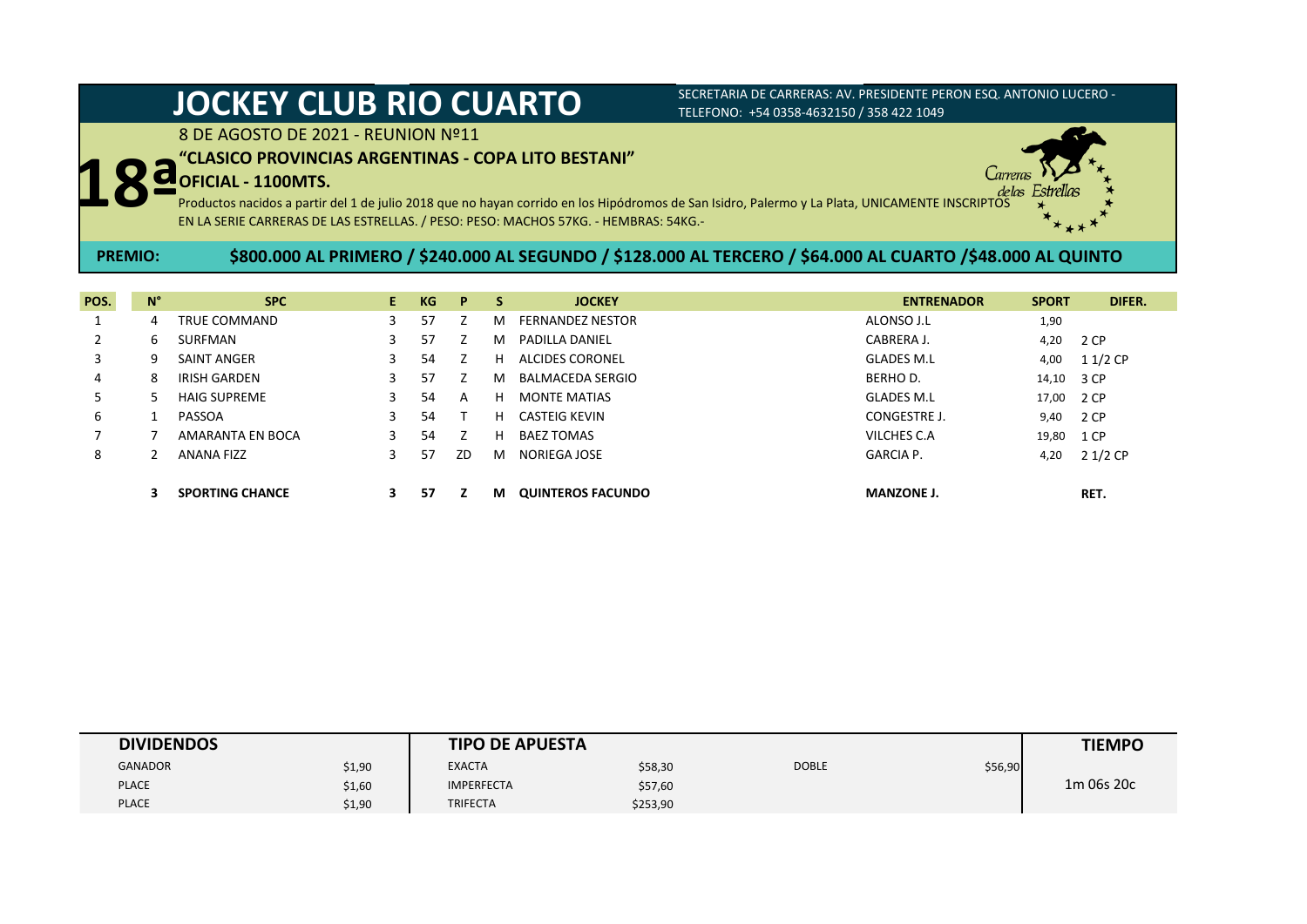### 8 DE AGOSTO DE 2021 - REUNION Nº11

# **19ª PREMIO: "IL VESUBIO 2018"**

NO OFICIAL - 1600MTS.

TODO CABALLO SPC DE 4 AÑOS Y MAS EDAD GANADOR DE 1 CARRERA. 5 AÑOS Y MAS EDAD GANADOR DE 2 CARRERAS POR CARTA DE LLAMADO SOBRE LA DISTANCIA DE 1000 O MAS METROS EN HIPODROMOS RECONOCIDOS POR LA COMISION DE CARRERAS. / PESO: PESO: 4 AÑOS 57KG, 5 AÑOS 55KG, 6 AÑOS Y MÁS EDAD 53KG. RECARGO DE 2KG AL GANADOR DE 2.

## **PREMIO: \$86200 AL PRIMERO / \$17400 AL SEGUNDO / \$6000 AL TERCERO**

| POS. | $N^{\circ}$ | <b>SPC</b>              |   | KG. | P.  |   | <b>JOCKEY</b>            | <b>ENTRENADOR</b> | DIFER.           |
|------|-------------|-------------------------|---|-----|-----|---|--------------------------|-------------------|------------------|
|      |             | <b>BENGALI TREASURE</b> |   | 57  |     | м | NORIEGA JOSE             | ANGULO P.         |                  |
|      |             | <b>CHELO BENAVENTE</b>  |   |     |     | м | CASTEIG KEVIN            | MANZONE J.        | 3 CP             |
|      |             | SARAPIO                 |   | 57  | ZD  | M | QUINTEROS MARCELO (-4)   | QUINTEROS R.      | $1/2$ CP         |
|      |             | CHE PORTEÑO             | 4 | 57  | ZD. | M | CUELLO ELIO (-4)         | ALONSO J.L        | <b>VS CP (9)</b> |
|      |             | TELITA                  |   | 50  |     | н | ROMAGNOLI AGUSTIN (-4)   | RECABARREN R.     | $3/4$ CP         |
|      |             | <b>NUT CURRY</b>        |   |     |     | м | <b>QUINTEROS FACUNDO</b> | <b>MANZONE J.</b> | 3 CP             |

| <b>DIVIDENDOS</b> |        | <b>TIPO DE APUESTA</b> |         |              |         | <b>TIEMPO</b> |
|-------------------|--------|------------------------|---------|--------------|---------|---------------|
| <b>GANADOR</b>    | \$2,60 | <b>EXACTA</b>          | \$97,80 | <b>DOBLE</b> | \$57,70 |               |
| <b>PLACE</b>      | \$2,80 | <b>IMPERFECTA</b>      | \$51,10 |              |         | 1m 39s 20c    |
| <b>PLACE</b>      | \$1,40 | TRIFECTA               | \$87,80 |              |         |               |